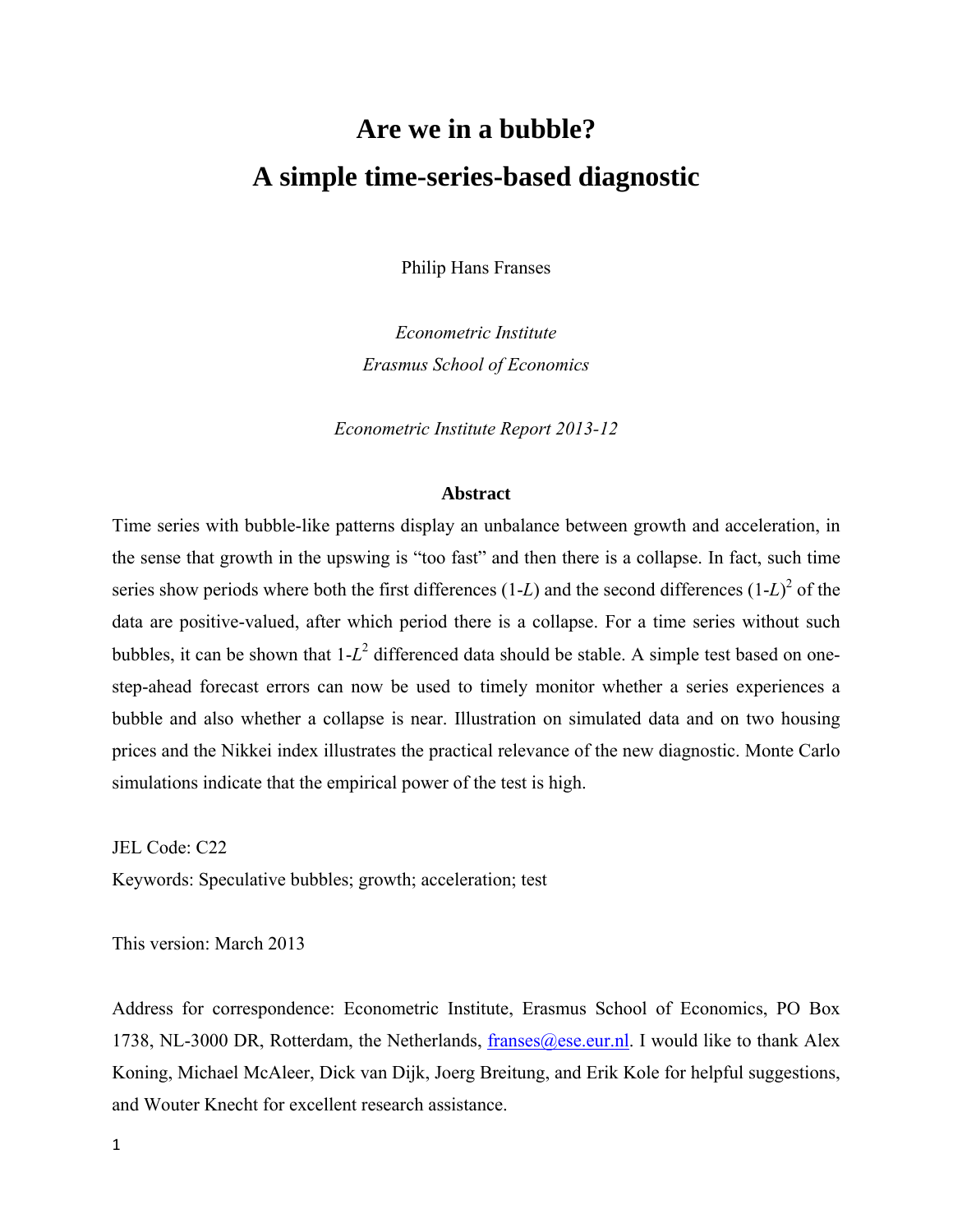## **1. Introduction**

There is ample interest in economic bubbles, both in academia and in practice. Usually, economic bubbles are associated with price series (after correction for inflation) showing explosive behavior for a short period, and once the bubble bursts, there is a return to a (much) lower level. Bubbles can occur in almost any price series, and evidence has been documented for stock markets, housing prices, postage stamps, art prices, raw materials and many more. Figure 1 depicts an almost prototypical graph of a time series which displays such a bubble, that is, the Nikkei index, observed annually for 1914-2005, where the bubble burst in 1990.

 For analysts it is important to timely diagnose whether a price series is experiencing a bubble-like pattern, and even better, to forecast when the bubble will burst. The latter is of course the Holy Grail, but recent research has shown that time-series-based methods can be informative to diagnose the current state of affairs. Homm and Breitung (2012) evaluate various econometric methods, amongst which the technique developed in Phillips, Wu and Yu (2011), and they rank order their empirical performance using Monte Carlo methods. In this paper I aim to add a new and simple diagnostic for a bubble to the analyst's toolkit.

 The new test is based on the notion of the balance between acceleration and growth of a time series, where growth is associated with first differences and acceleration is associated with the first differences of these first differences. Looking again at Figure 1, it is clear that in the years before 1990, the Nikkei data not only showed a positive growth, there also was a long period in which this growth increased. This phenomenon of positive growth and positive acceleration can be coined as positive feedback. Such a feedback drives the data to ever higher levels, mimicking explosive behavior. In contrast, when growth and acceleration are at balance, it can be shown that a specifically transformed time series should be stable and would not show bubble-like patterns. This will be outlined in Section 2. This stability implies that a simple test based on one-step-ahead forecast errors can be used to test and monitor for deviations from stability. The test can even be used to give warning signals for an upcoming collapse. The usefulness of this test will further be illustrated on simulated data and on three actual time series in Section 3. Monte Carlo simulations show that the test has the proper size and also that it can have substantial power. Section 4 concludes with suggestions for further research.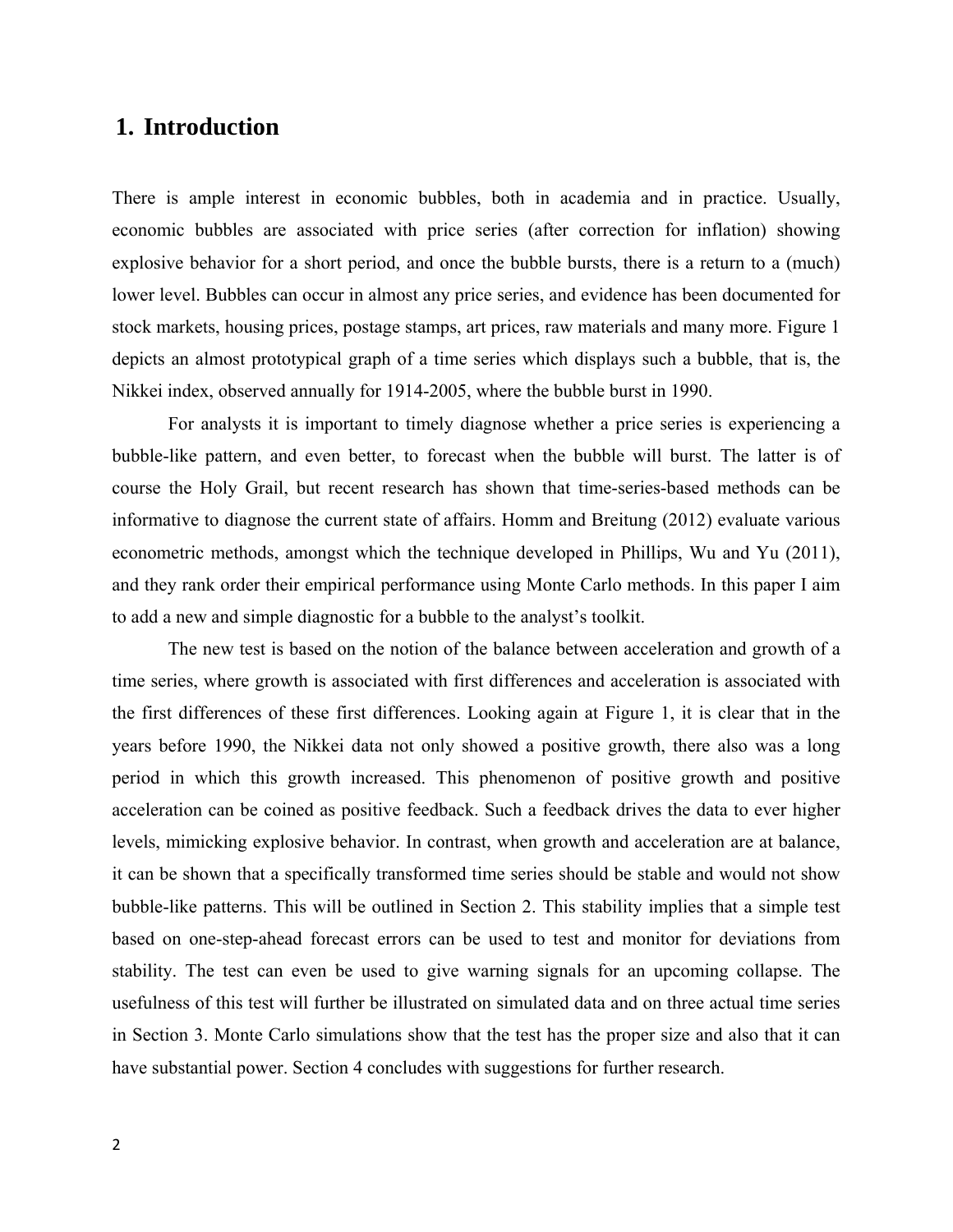## **2. The main idea**

Consider a price series  $y_t$  observed for  $t = 1, 2, ..., T$ . Explosive behavior, like in Figure 1, entails that for some period the growth of  $y_t$  is positive and also that the growth of the growth (to be called: acceleration) is positive. In time series notation, while using the usual lag operator *L*, this means that  $(1-L)y_t$  and  $(1-L)^2y_t$  both have positive values at the same moment in time. Such positive feedback makes the time series data to explode, until of course the bubble bursts, where after the collapse the data move towards a lower price level. Figure 2 illustrates this positive feedback for an autoregression of order 1 [AR(1)] with parameter  $\rho$  equal to 1.10, where a scatter plot of  $(1-L)y_t$  versus  $(1-L)^2y_t$  is presented. Clearly, during the explosive stage, the data quickly move away from the initial cloud of data points. Figure 3 shows that this phenomenon does not occur for stationary data, as the points in the scatter plot are tied towards the cloud of points for an AR(1) with a  $\rho$  equal to 0.8.

 Hence, for stationary series the two derivative series are at balance, that is, there seems a stable relationship between  $(1-L)y_t$  and  $(1-L)^2y_t$ . Such a stable relationship implies that another derivative series does not display bubbles, as will be shown now. Consider an ARMA time series process

$$
\varphi(L)y_t = \theta(L)\varepsilon_t
$$

where  $\varepsilon_t$  is a white noise process with mean zero and variance  $\sigma_{\varepsilon}^2$ . The regression line connecting the data of

$$
(1-L)y_t
$$

with

$$
(1-L)(1-L)y_t
$$

can be easily seen to reduce to the regression line connecting

$$
\varepsilon_t - \varepsilon_{t-1}
$$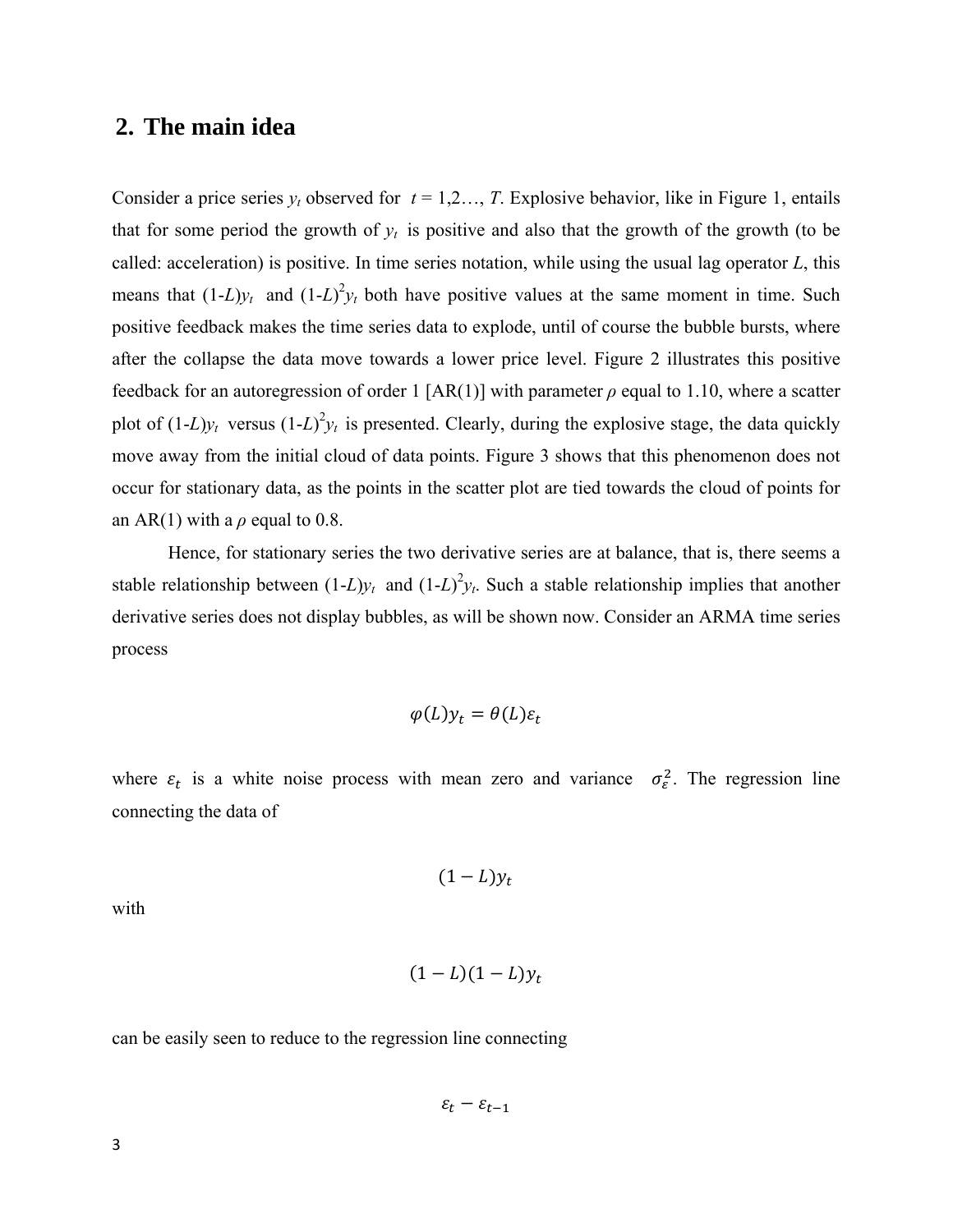and

$$
\varepsilon_t - 2\varepsilon_{t-1} + \varepsilon_{t-2}
$$

as the lag polynomials cancel on both sides. It is easy to derive that the regression coefficient of that line is equal to

$$
\frac{\sigma_{\varepsilon}^2 + 2\sigma_{\varepsilon}^2}{6\sigma_{\varepsilon}^2} = 0.5
$$

Hence, when growth and acceleration are in balance, one would have that the connected series

$$
(1 - L)y_t - 0.5(1 - L)(1 - L)y_t
$$
  
= 0.5(1 - L<sup>2</sup>)y<sub>t</sub>

is stable and does not show explosive behavior. Therefore, a simple time-series-based test for the presence of a bubble (and perhaps for a warning of an upcoming collapse) can be based on a regression of the variable  $(1 - L^2)y_t$  on an intercept and the associated one-step-ahead forecast errors based on the recursive residuals. This is an option in the Eviews program and is very simple to implement. If lags are needed to take care of residual autocorrelation, these lags can simply be included.

 Note that the parameter 0.5 does not have to be estimated as it follows directly from the connection between growth and acceleration. Further, note that a similar connection would exist between  $y_t$  and  $(1-L)y_t$ , resulting in  $0.5(1+L)y_t$ . This series however is unlikely to be stable as  $y_t$ will most likely have a unit root, and hence a test procedure based on this variable seems less useful. Finally, one could also consider the accumulation of recursive residuals, which in fact would build on the ideas in Homm and Breitung (2012).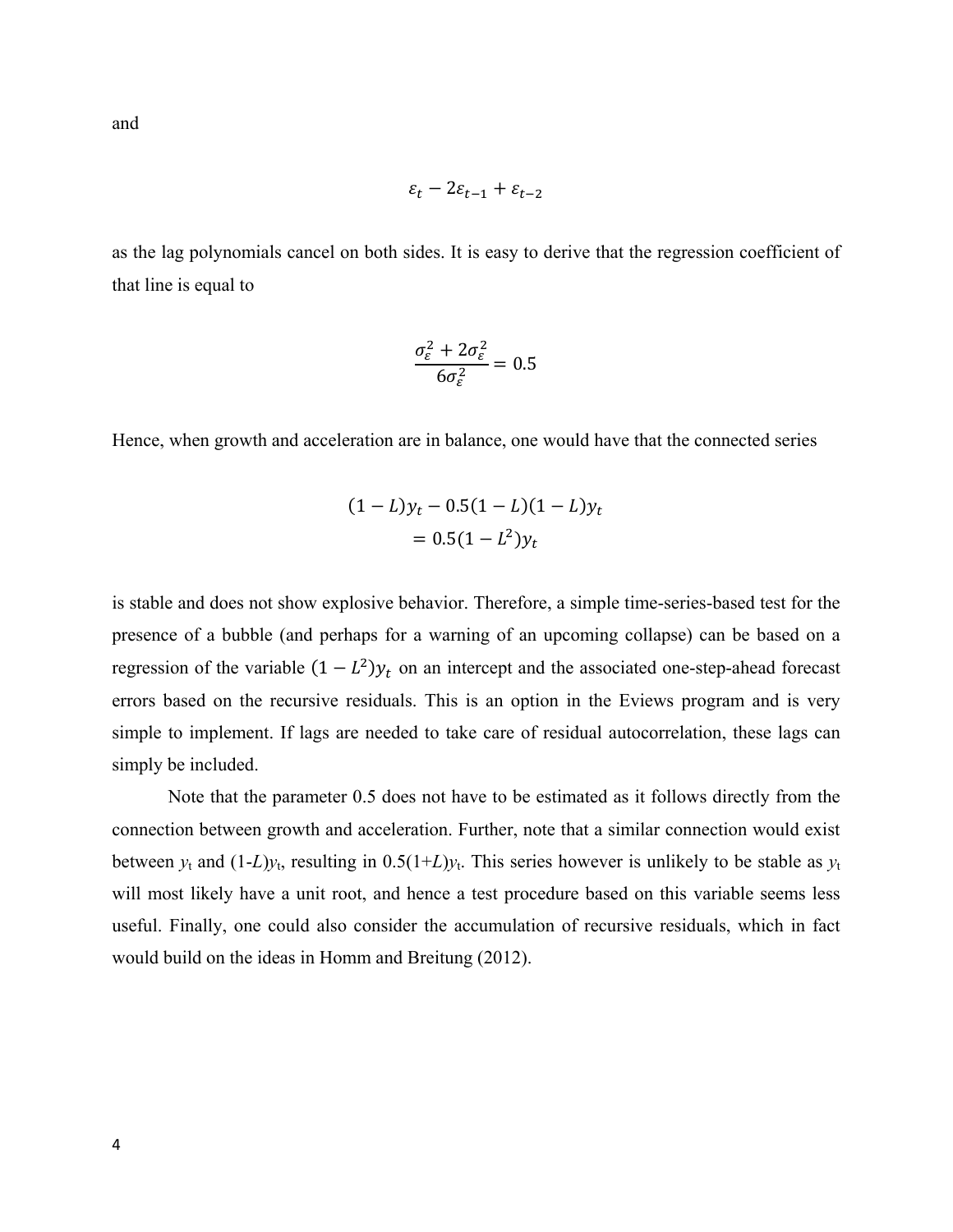## **3. Illustrations**

In this section I illustrate the new diagnostic for two simulated series and for three actual series concerning housing prices and a stock market (Nikkei).

#### **Artificial data**

The simulated data were already presented in Figures 2 and 3, and here I consider the Eviews output of the abovementioned regression. Figure 4 displays the recursive forecast errors for the stationary series ( $\rho = 0.80$ ), and the associated probability, while Figure 5 presents the same tests for the case where  $\rho = 1.10$ . From Figure 4 one can see that for 100 artificial observations, only in 6 occasions the p-value is smaller than 0.05. In contrast, Figure 5 shows that from some time onwards the p-values all become exceptionally small.

#### **Three actual time series**

The first actual series that I consider is the inflation-corrected price of canal houses in Amsterdam, for the sample 1649 to and including 2004, see Figure 6. Clearly, there have been periods with sharp price increases, most notable around 1975 and again around 2000. Figure 7 shows that for the full sample there is not so much to infer from the scatter plot of growth versus acceleration. However, when only the sample 1950-2004 is considered, as in Figure 8, the collapse of the prices around 1979 is clearly visible. The year 1977 has very large growth and also positive acceleration. Right after 1978 acceleration declines to a negative value. And, already in 1979 both variables take negative values.

 Figures 9 and 10 depict the one-step-ahead recursive forecast errors, and clearly towards the end of the sample one can see a range of very small p-values. Figure 10 shows the same graph for the smaller sample, and here it can be seen that in 1977 there is a first worrying signal that there is a bubble, and also 1978 marks a significant deviation from stability. Right after 1978, in 1979, the price series collapsed.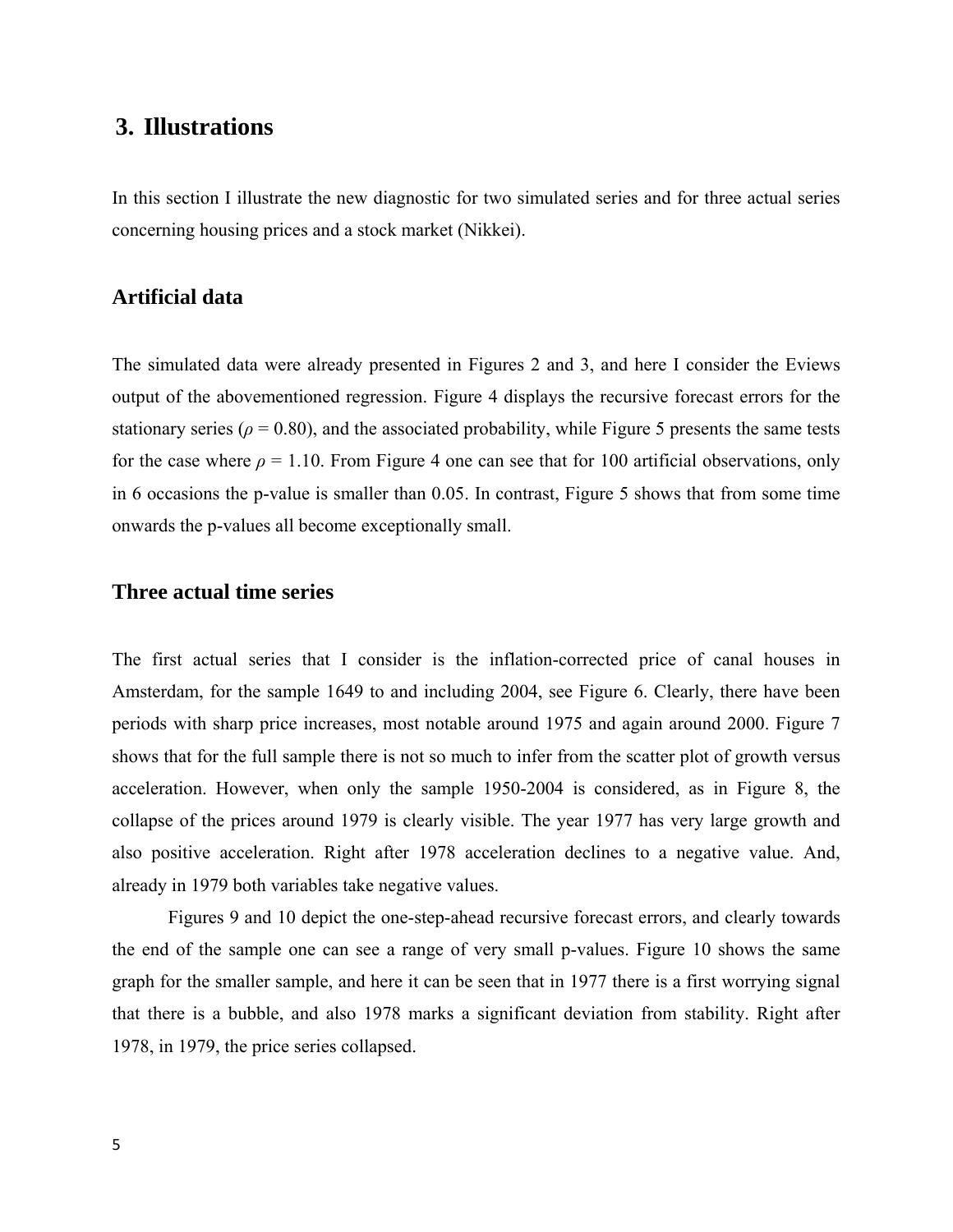Figure 11 shows the inflation-corrected housing price series for the USA. The bubble around 2005 and the collapse in 2007 are clearly visible. This is amplified in Figure 12 which shows that the price decline in 2007 is preceded by the period 2004-2006 where growth is positive but acceleration changes from positive (2004-2005) to negative in 2006. Figure 13 presents the recursive residuals and it is evident that stability is rejected for 2003, 2004 and 2005, which are clear warning signs of a bubble.

 Finally, I return to the Nikkei index, which collapsed in 1990. Figure 14 already marks the years right before the year of the collapse with the same pattern as before with years of positive feedback, followed by a dramatic decline. When analyzing the one-step-ahead forecast errors in Figure 15, it is clear that stability is rejected from 1984 onwards. Hence, signals of a bubble can already be found more than 5 years in advance of the collapse.

### **4. Monte Carlo simulations**

The new and simple test can be run using various statistical packages. Also, no new asymptotic theory is needed, nor new simulated critical values, as the test statistic asymptotically obeys a normal distribution. The further analyze its properties consider the following data generating process

$$
y_t = \beta_1 I[t < \tau] + \rho_1 I[t < \tau] y_{t-1} + \beta_2 I[t \ge \tau] + \rho_2 I[t \ge \tau] y_{t-1} + \sigma \varepsilon_t
$$

with

$$
\varepsilon_t{\sim}N(0{,}1)
$$

and where *I*[.] is the usual 1/0 indicator function. Artificial data (10000 runs) are generated for the hypothetical sample 1900-2000. The collapse occurs at time *τ*. Graphs of the simulated data (unreported) show that when  $\rho_1$  is 1.05, the data already bear similarities with the Nikkei data.

 Table 1 presents the empirical size of the test for significance levels 0.1%, 1% and 5%. The first two levels are included as one may want to use a sequence of test values in practice, as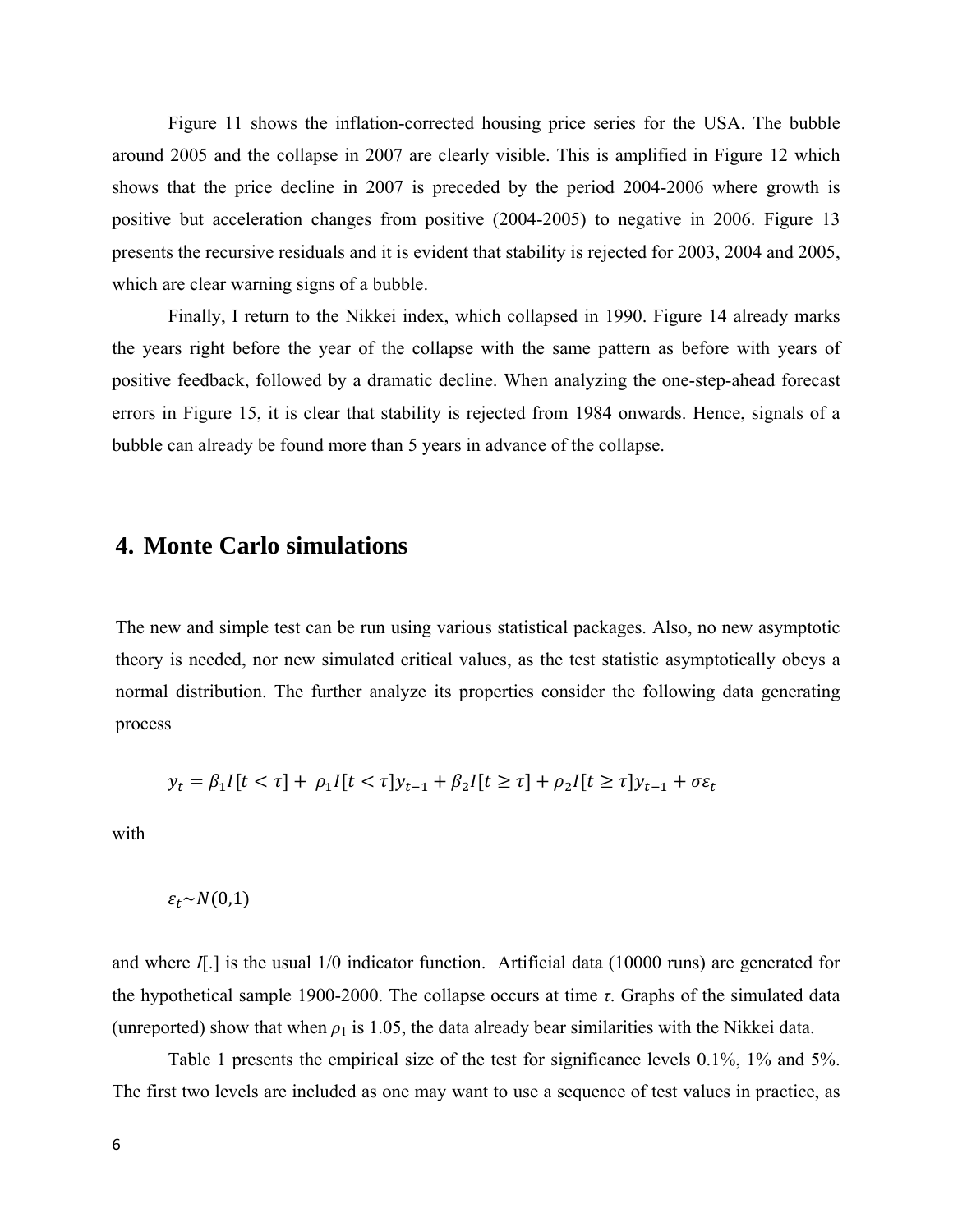is done above. The table presents the empirical rejection frequency under the null hypothesis in case the test date is (i)  $\tau$ -1, (ii)  $\tau$ -2 (two years before the collapse), (iii)  $\tau$ -3, (iv)  $\tau$ -1 and  $\tau$ -2, and finally, (v) *τ*-1, *τ*-2 and *τ*-3. Clearly, the numbers in Table 1 show that the test has the proper size.

 Table 2 presents the case where there is explosive behavior until 1970 in which year there is a collapse. The degree of explosiveness ranges from 1.01 to 1.10. The empirical power function quickly approaches 1 when nearing 1.10, and of course the power for 1.01 is not large. Table 3 presents similar simulation outcomes, but now for the case where the standard deviation of the error process is much larger (from 500 to 2000). This leads to a loss of power, certainly when the explosiveness is not very far from 1.00. Finally, Table 4 presents the outcomes in case the test sample is reduced from 70 observations to 40. Again, there evidently is loss of power.

 Taking Tables 2 to 4 together, it can be learned that the new test can sensibly be used to diagnose the current state of affairs, and also it has predictive content for an upcoming collapse. The empirical examples in Section 3 already indicated that, and the simulation results in these tables seem to support this claim.

## **5. Conclusion**

This paper put forward a simple time-series-based diagnostic that is useful to monitor whether the data show bubble-like behavior and to warn for an upcoming collapse. Three actual cases and extensive Monte Carlo simulations indicated the practical usefulness of the new test. Further applications to a range of time series should provide more experience with this new and useful tool.

 Further work can also address a comparison across various methods to test for bubbles that are currently available. And, the new test might also be modified to allow for ARCH like patterns in the data in case one aims to apply it to higher frequency financial data.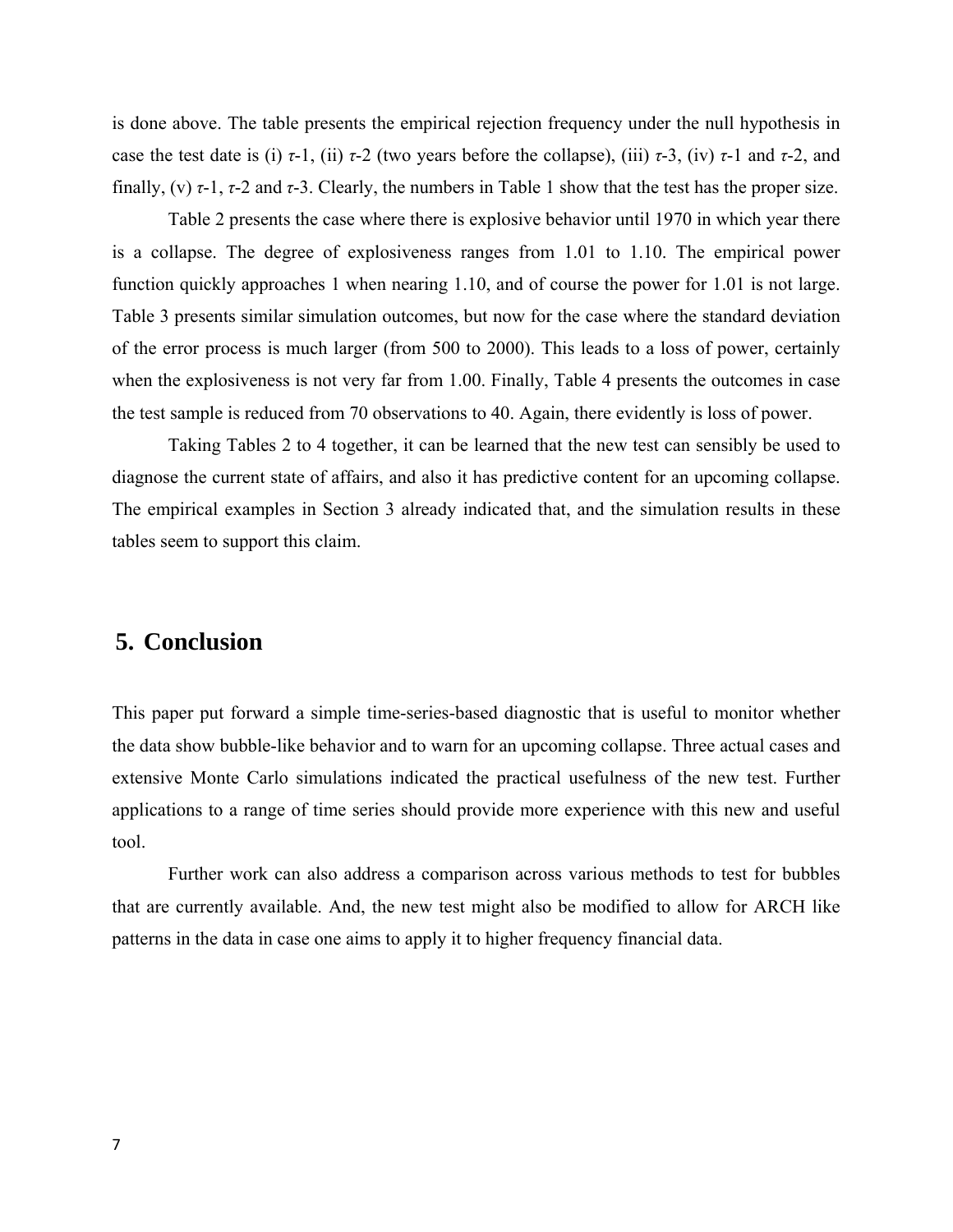



Figure 1: The annual Nikkei index 1914-2005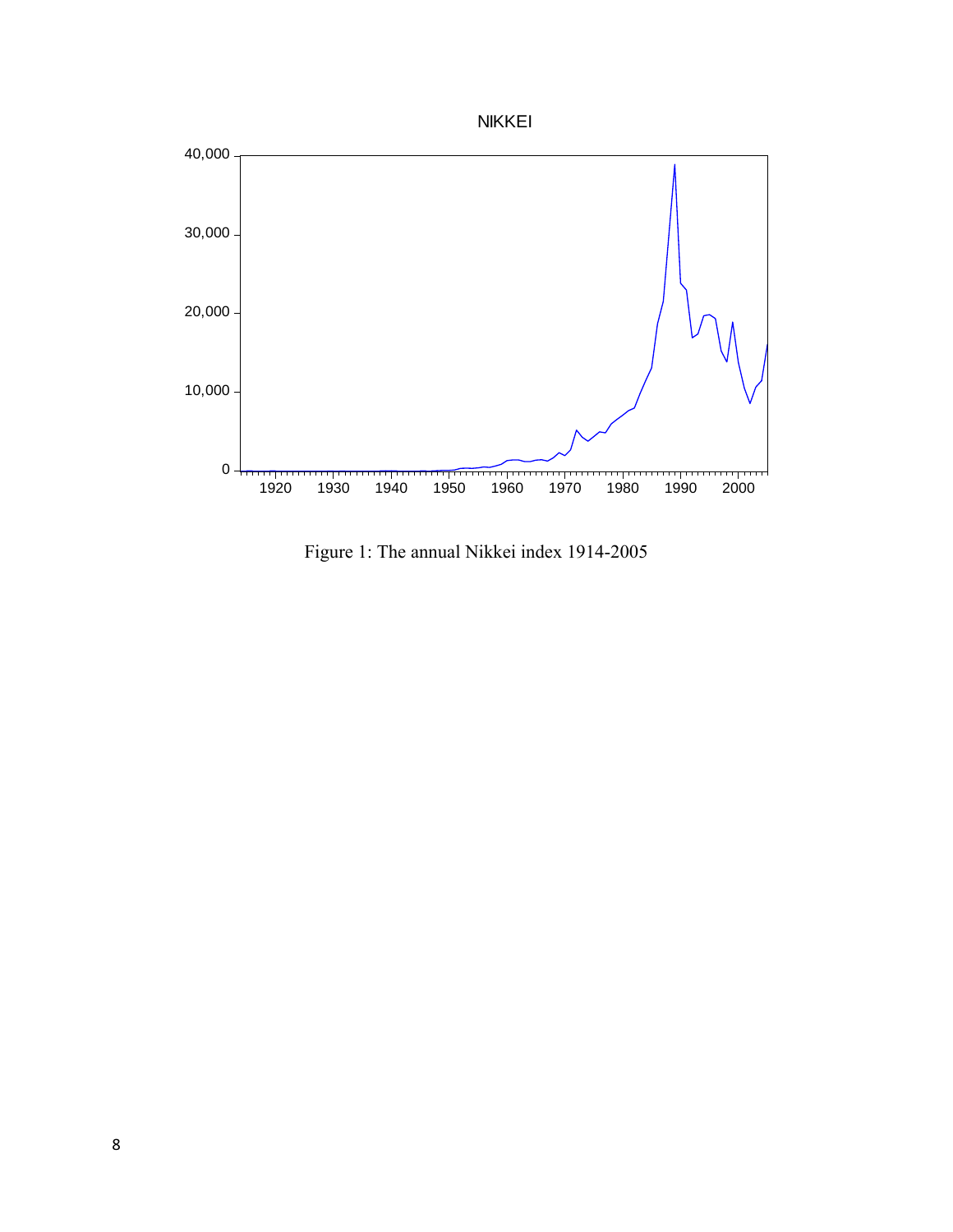

Figure 2: Simulated data for an AR(1) process with  $\rho = 1.1$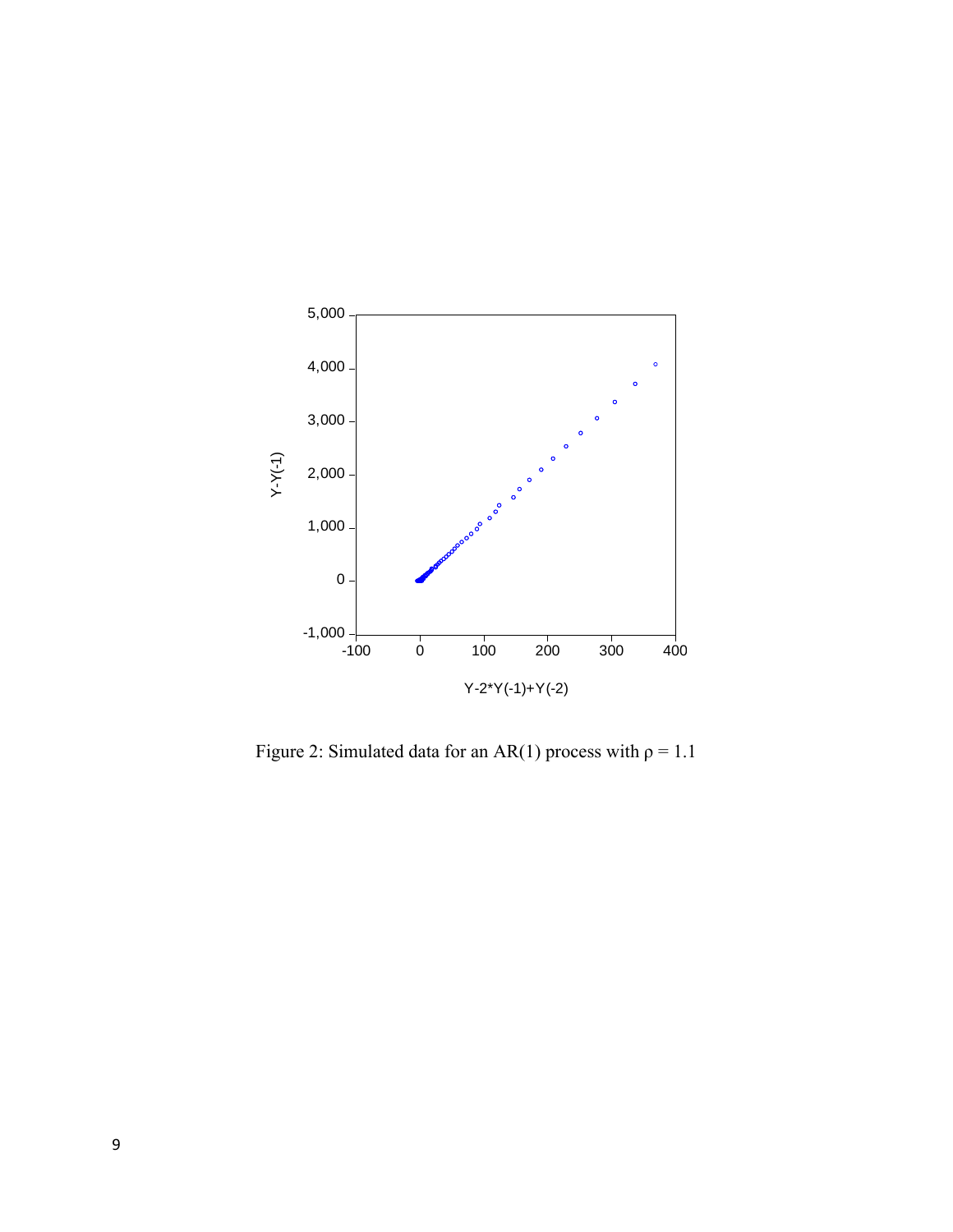

Figure 3: Simulated data for an AR(1) process with  $\rho = 0.8$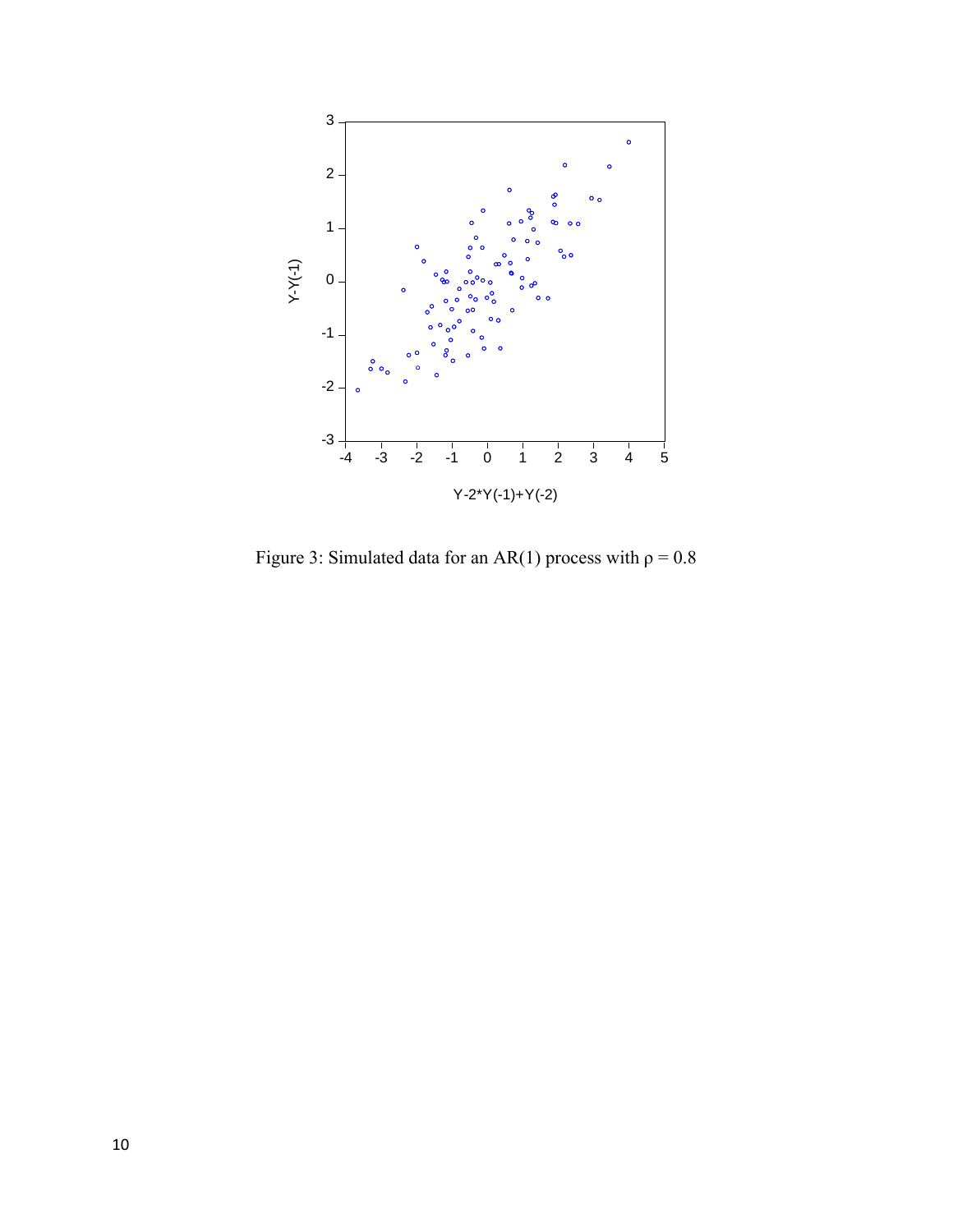

Figure 4: One-step-ahead forecast errors for an AR(1) with  $\rho = 0.8$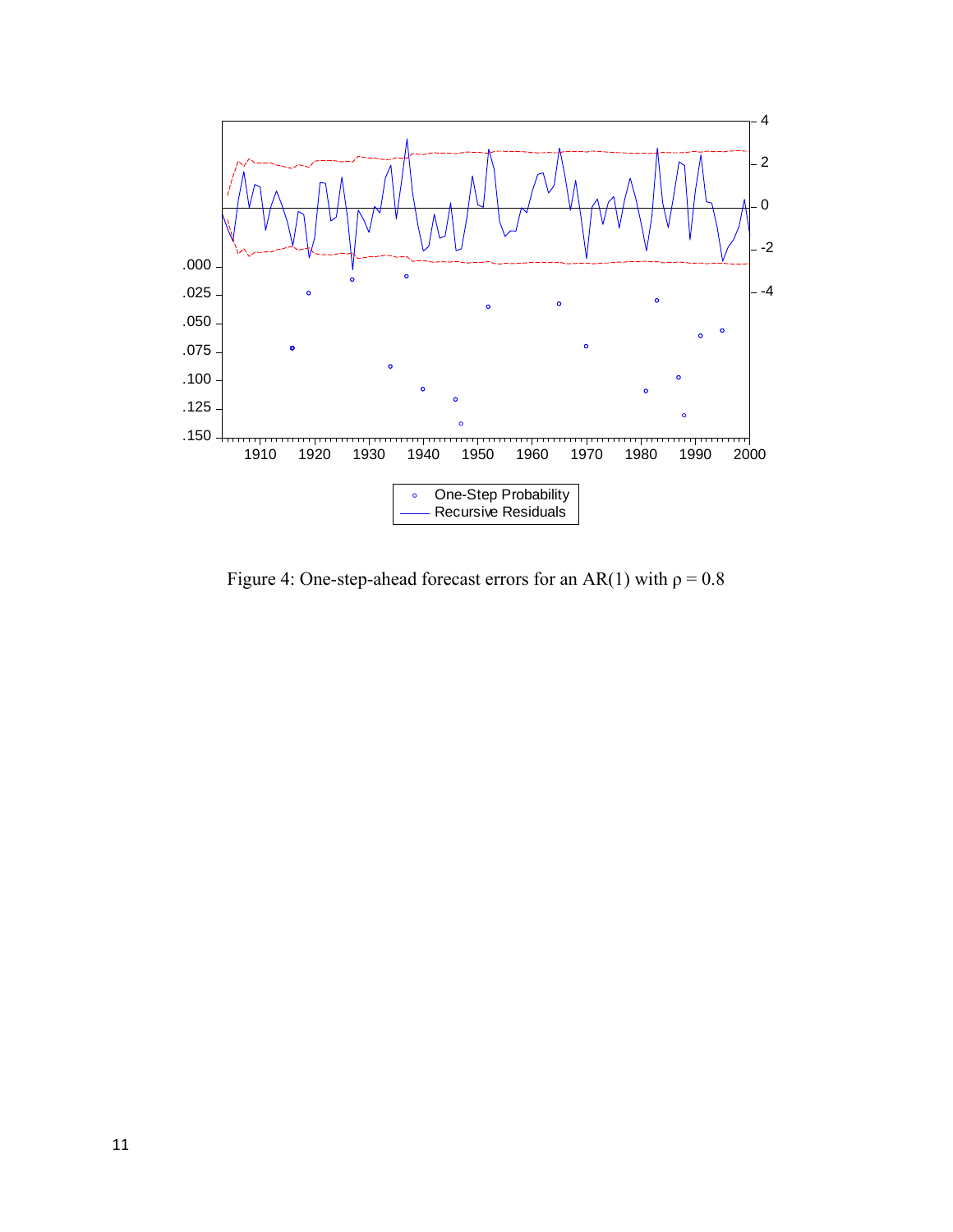

Figure 5: One-step-ahead forecast errors for an AR(1) with  $\rho = 1.1$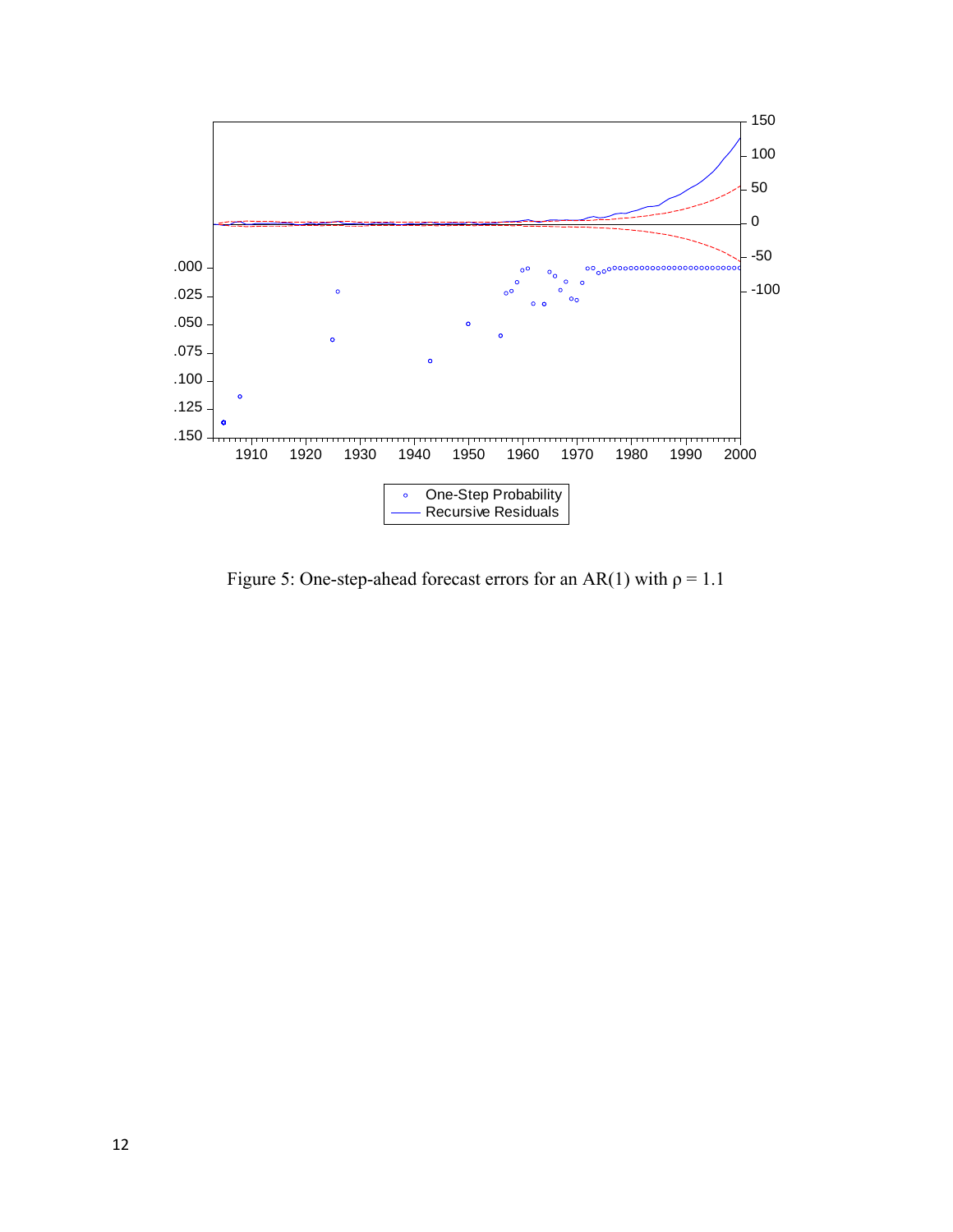

Figure 6: Inflation-corrected prices of canal houses in Amsterdam, after smoothing for two outliers, 1649-2004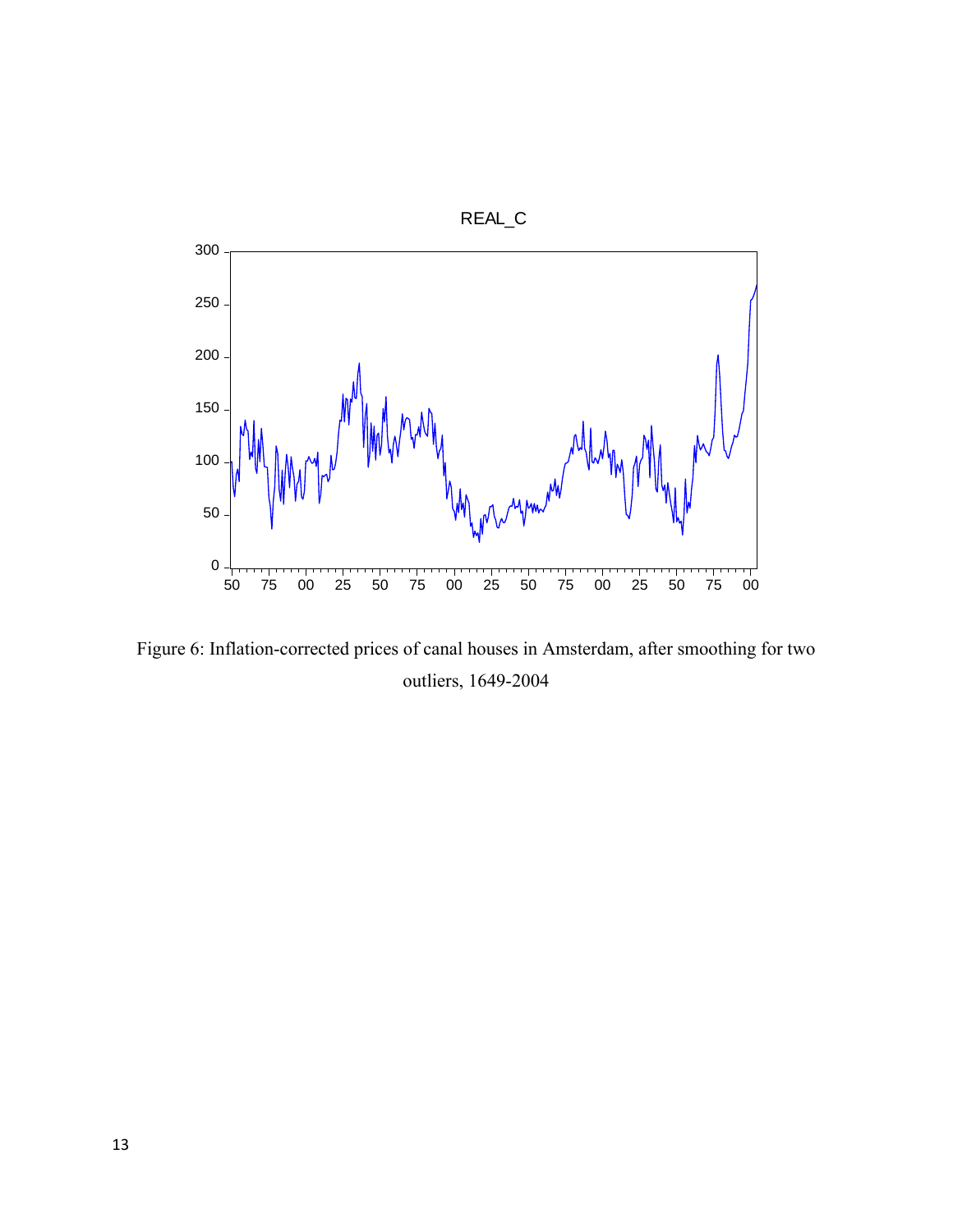

Figure 7: Inflation-corrected prices of canal houses in Amsterdam, growth versus acceleration, all data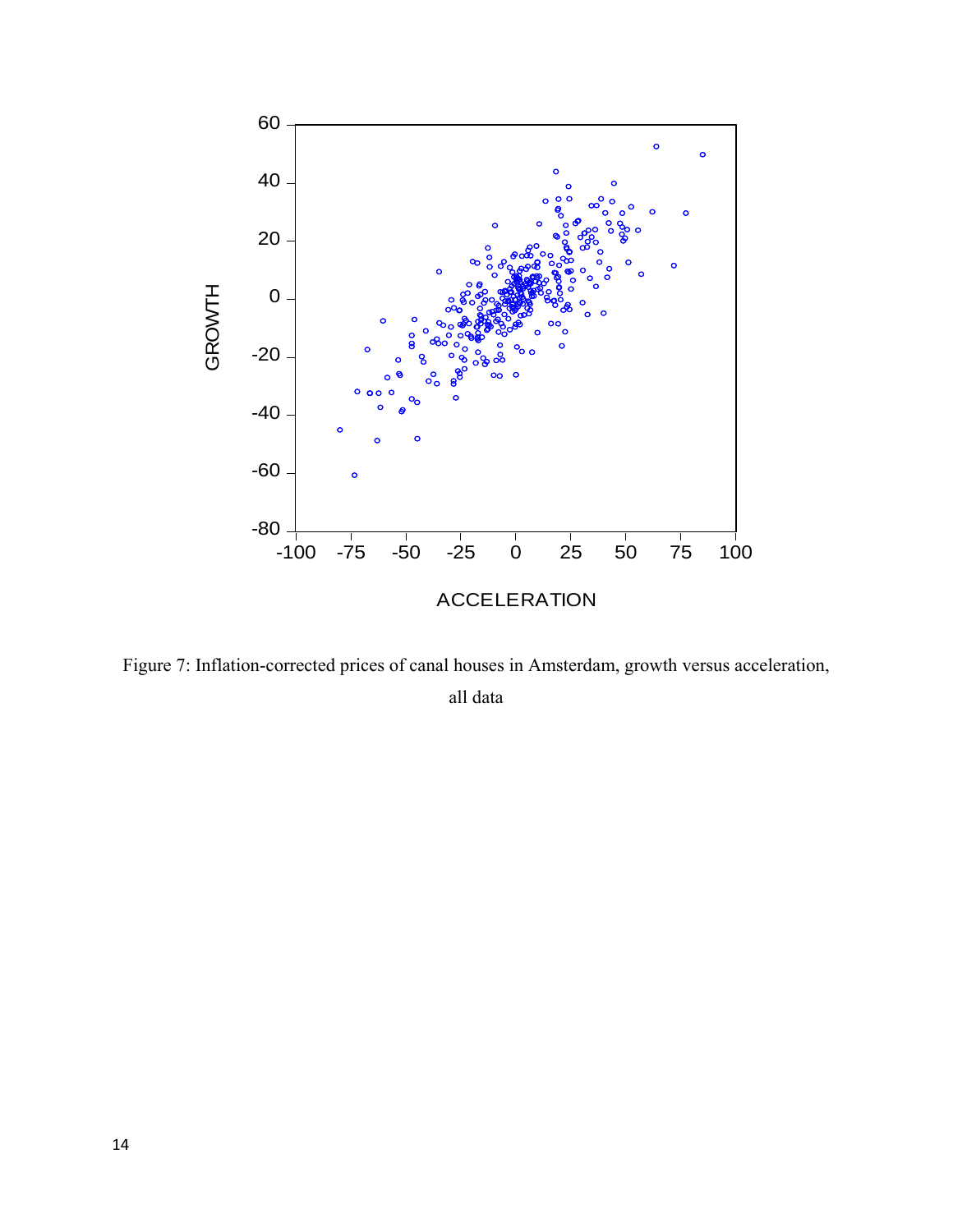

Figure 8: Inflation-corrected prices of canal houses in Amsterdam, growth versus acceleration, 1950-2004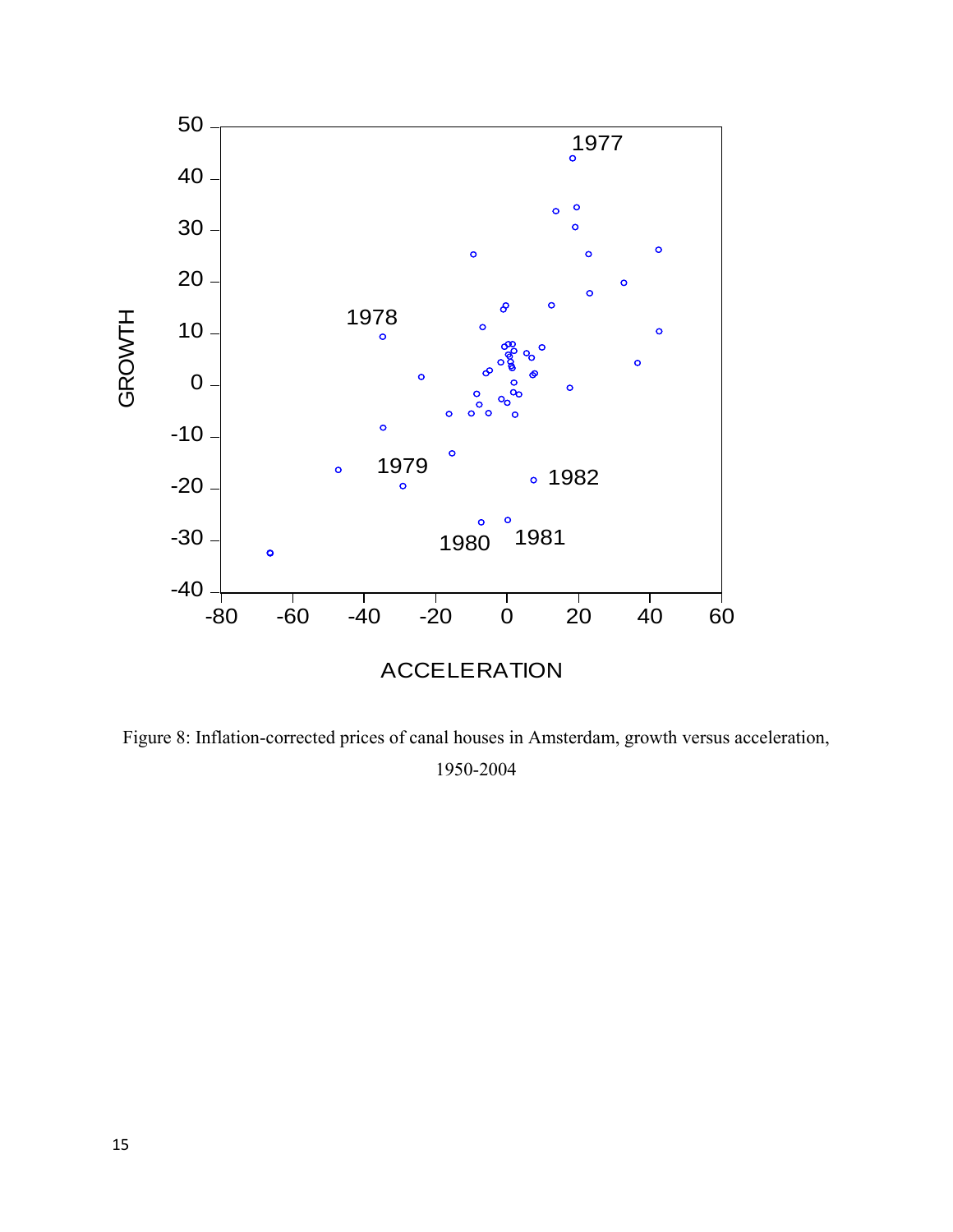

Figure 9: One-step-ahead forecast errors, recursive estimation of  $(1-L^2)y_t$  on a constant, full sample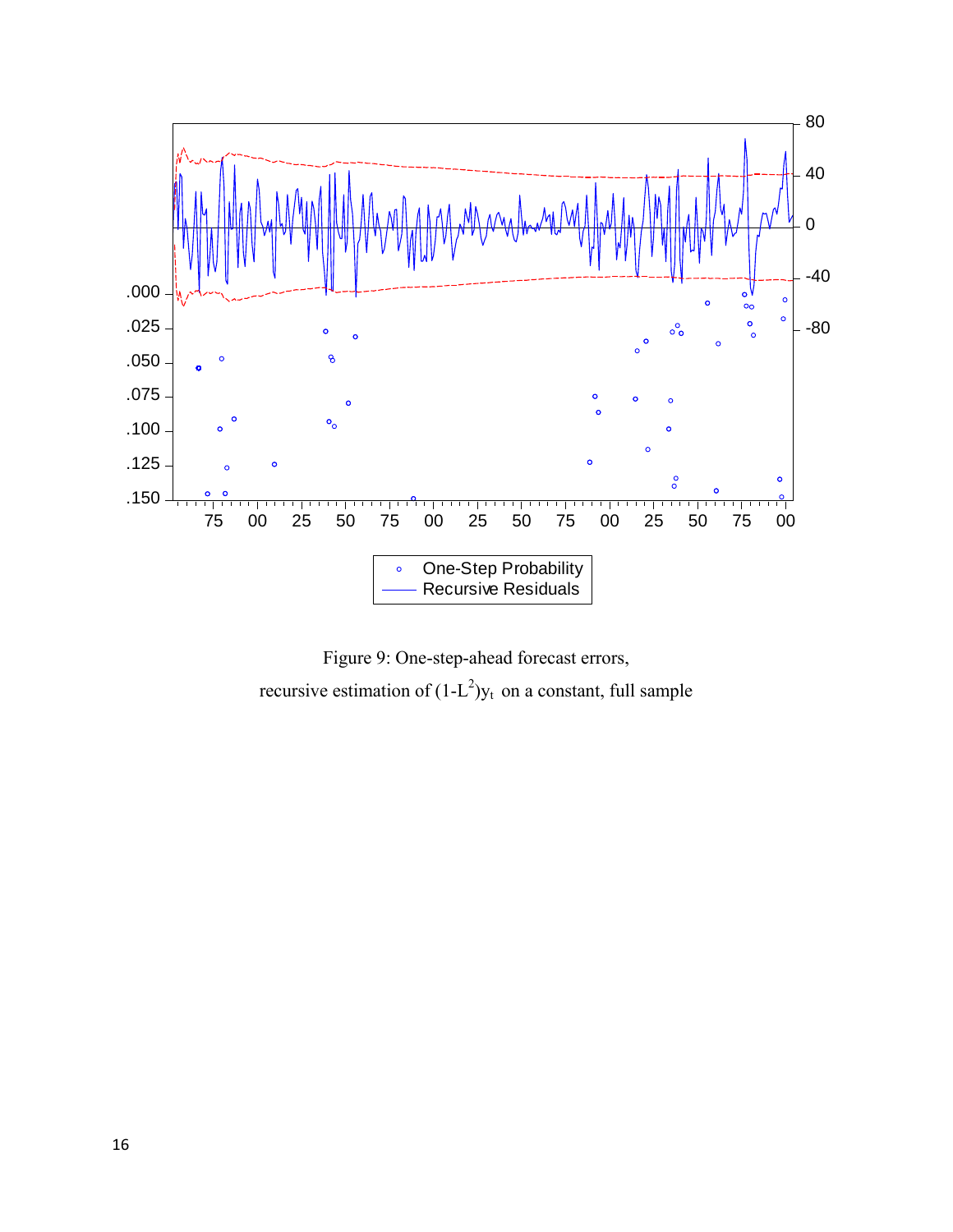

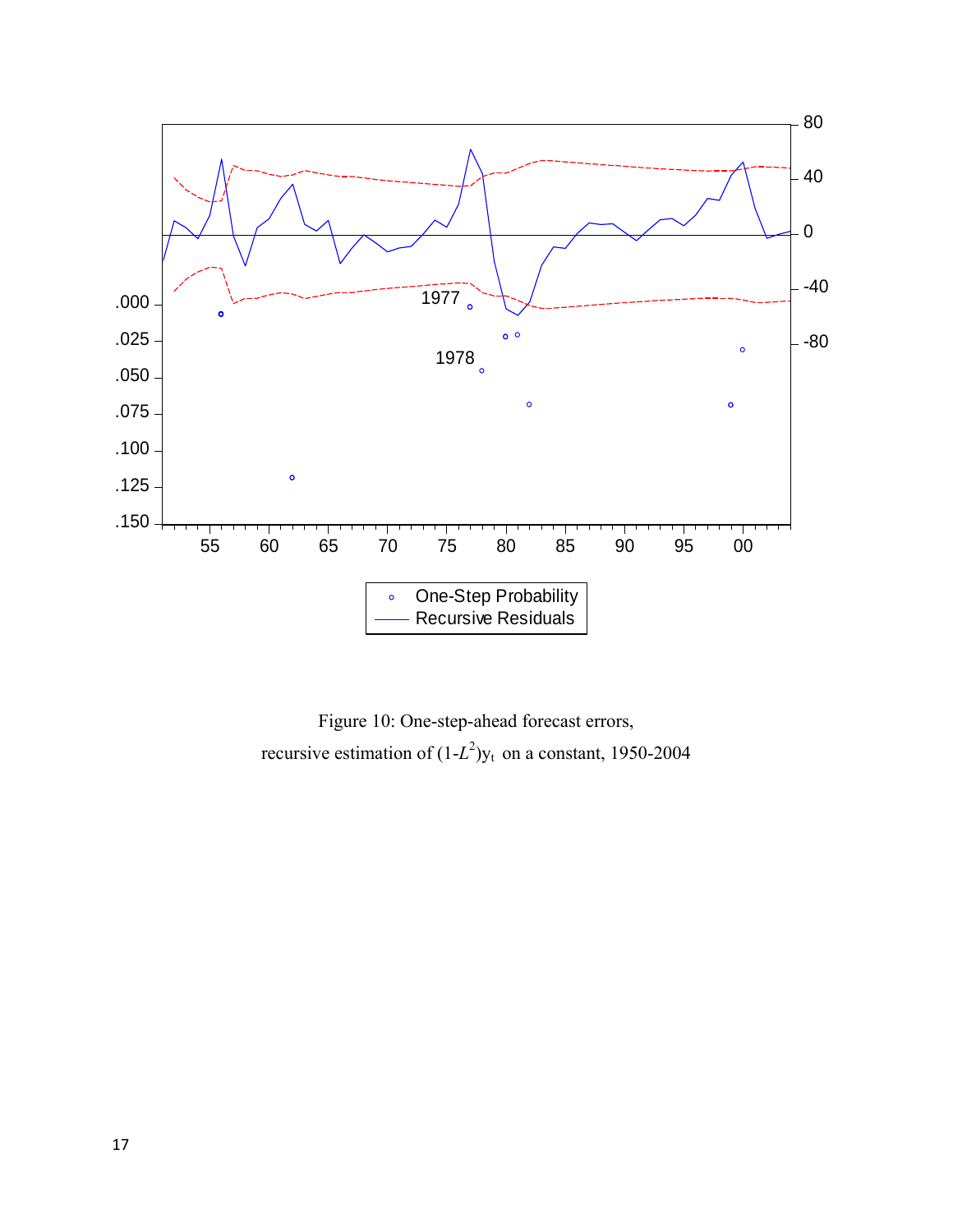

Figure 11: Housing price index USA, 1890-2009, corrected for inflation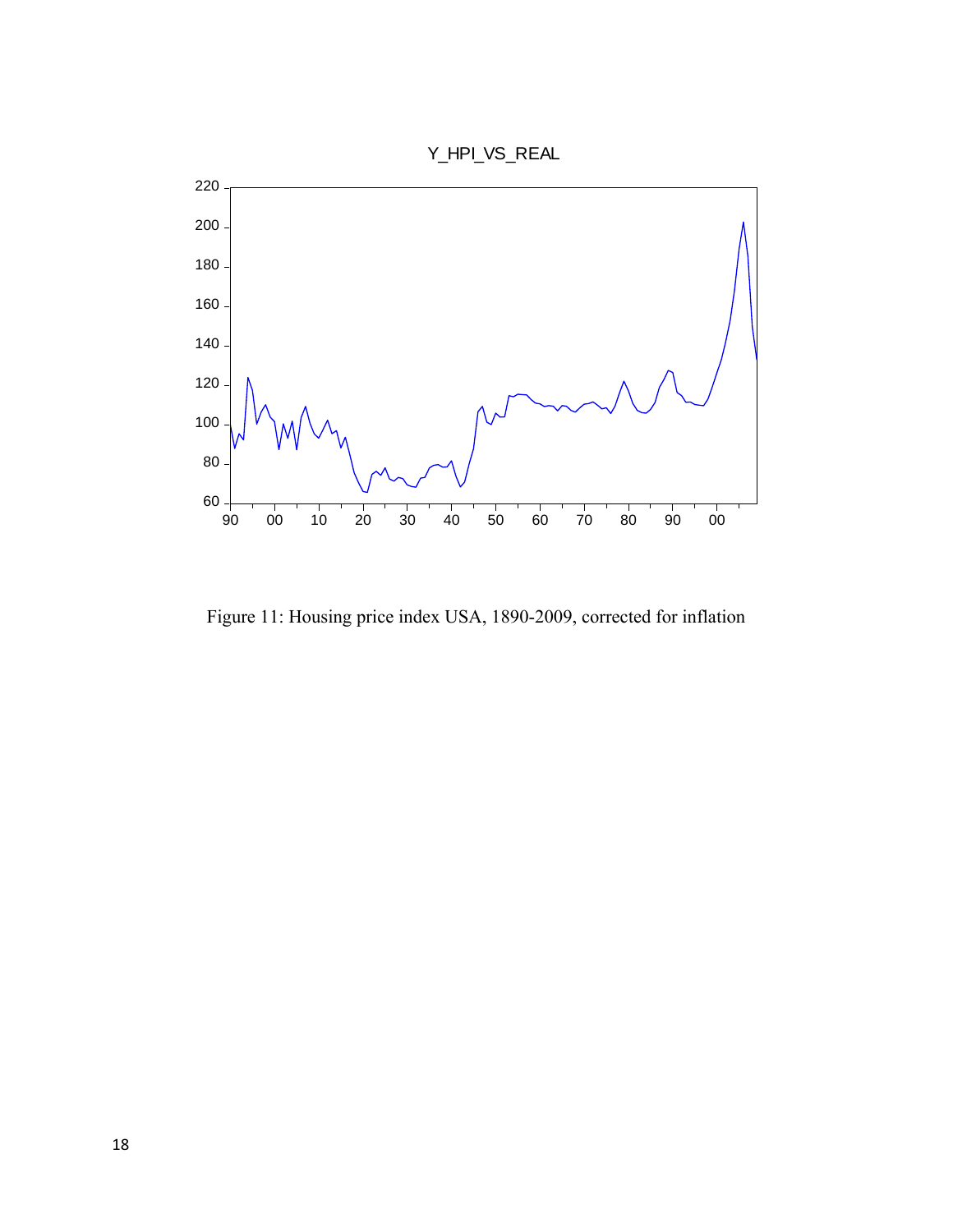

Figure 12: Housing price index USA, 1890-2009, corrected for inflation, growth versus acceleration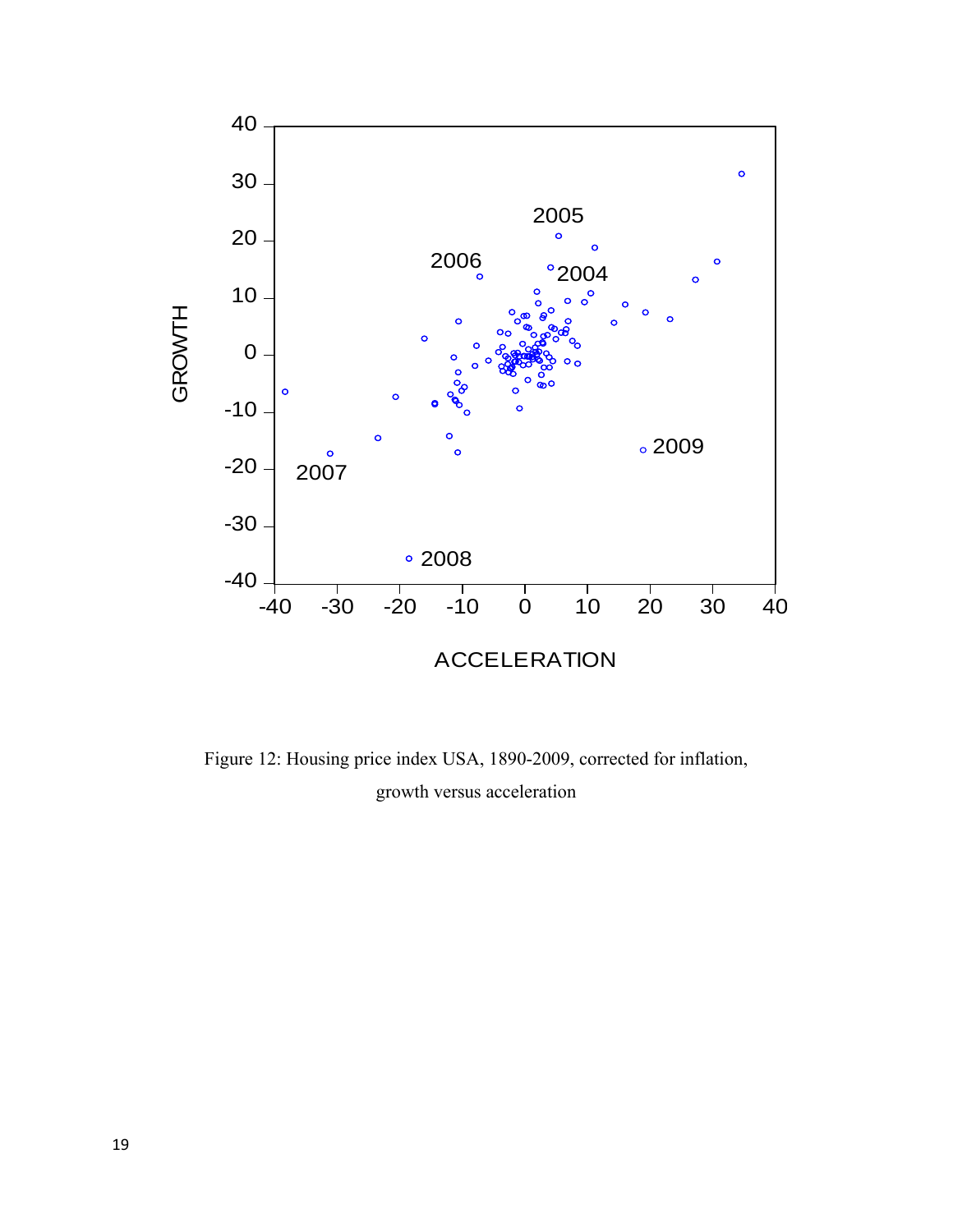

Figure 13: Housing price index USA, 1890-2009, corrected for inflation. One-step-ahead forecast errors, recursive estimation of  $(1-L^2)y_t$  on a constant.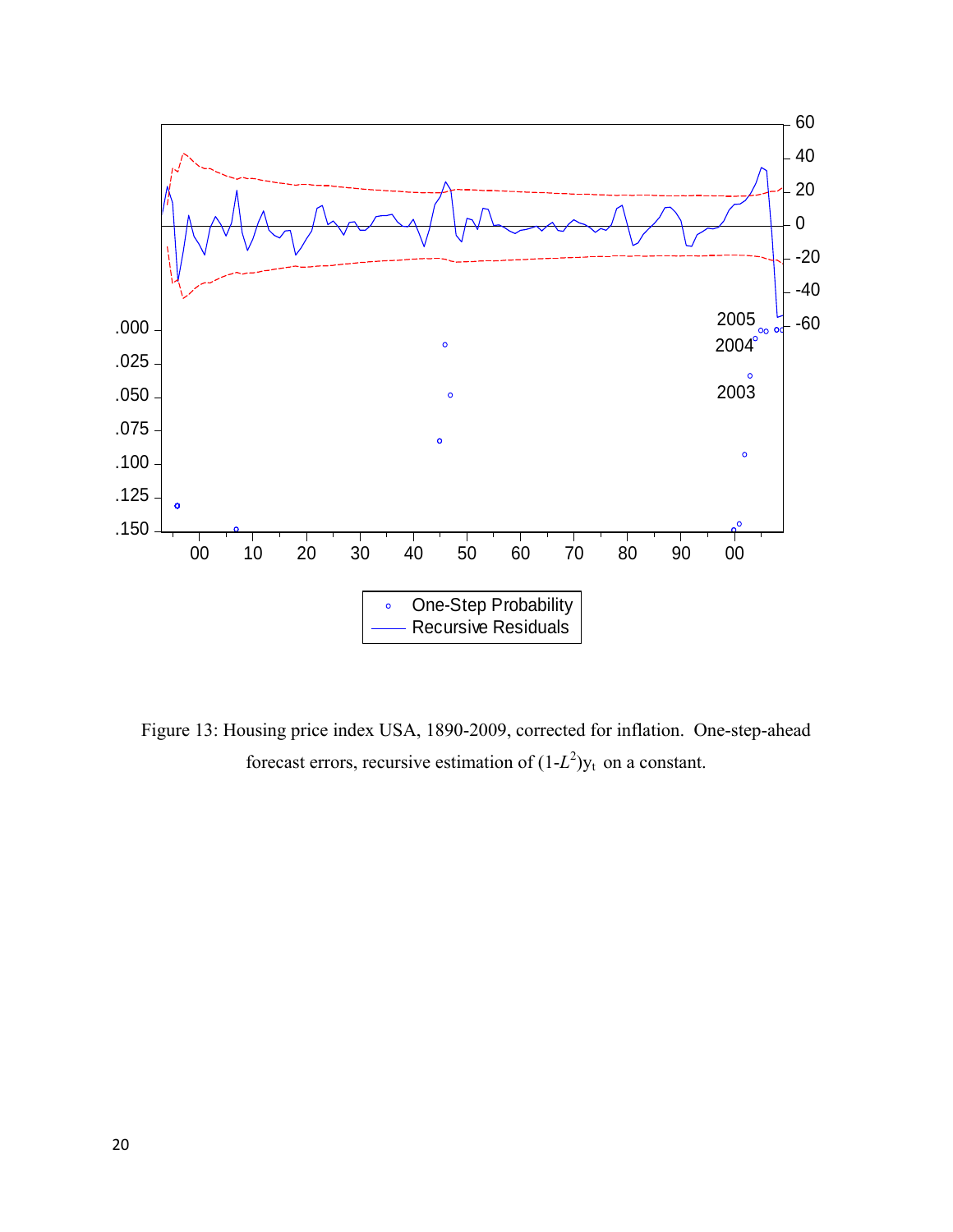

Figure 14: Nikkei Index, 1914-2005, growth versus acceleration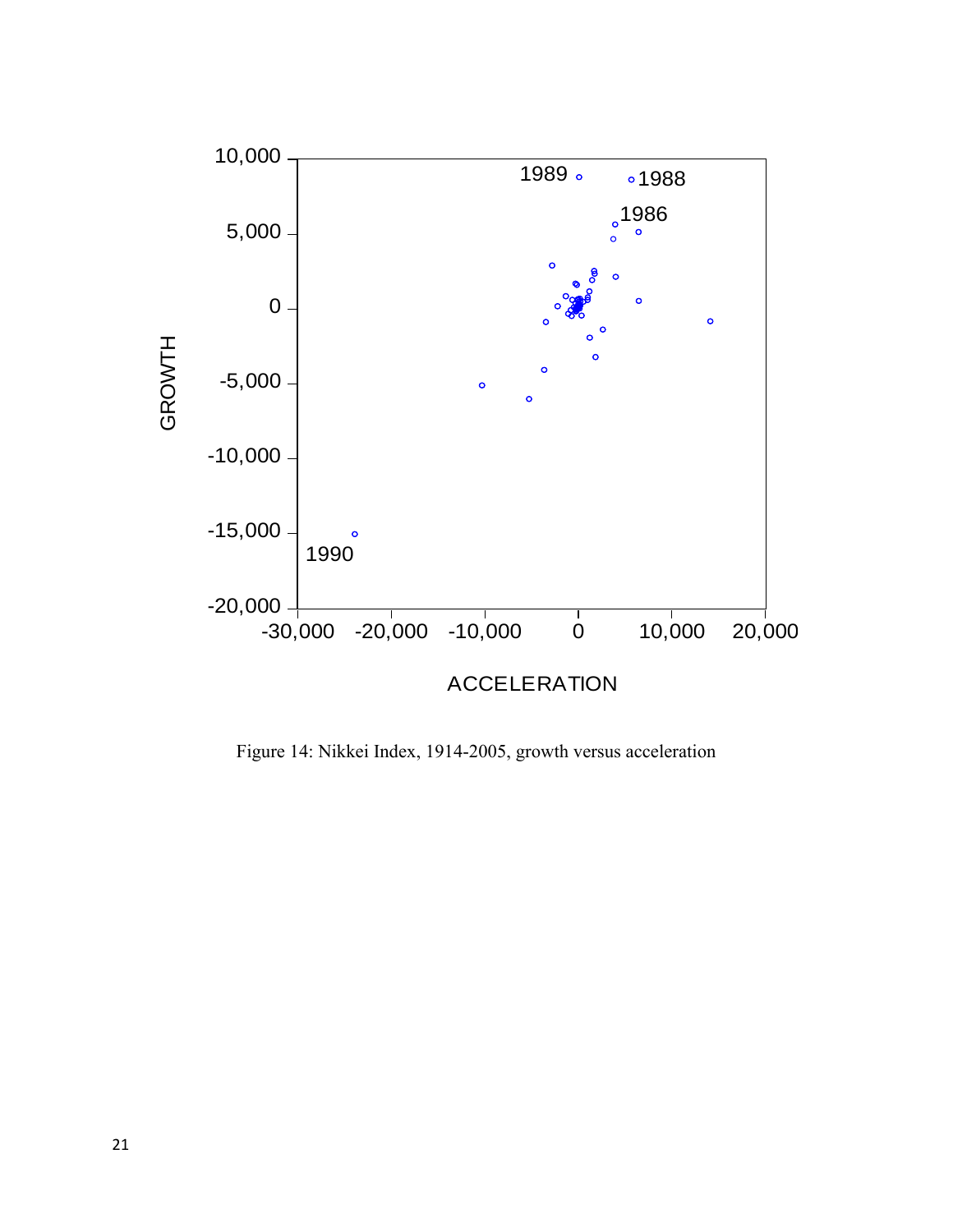

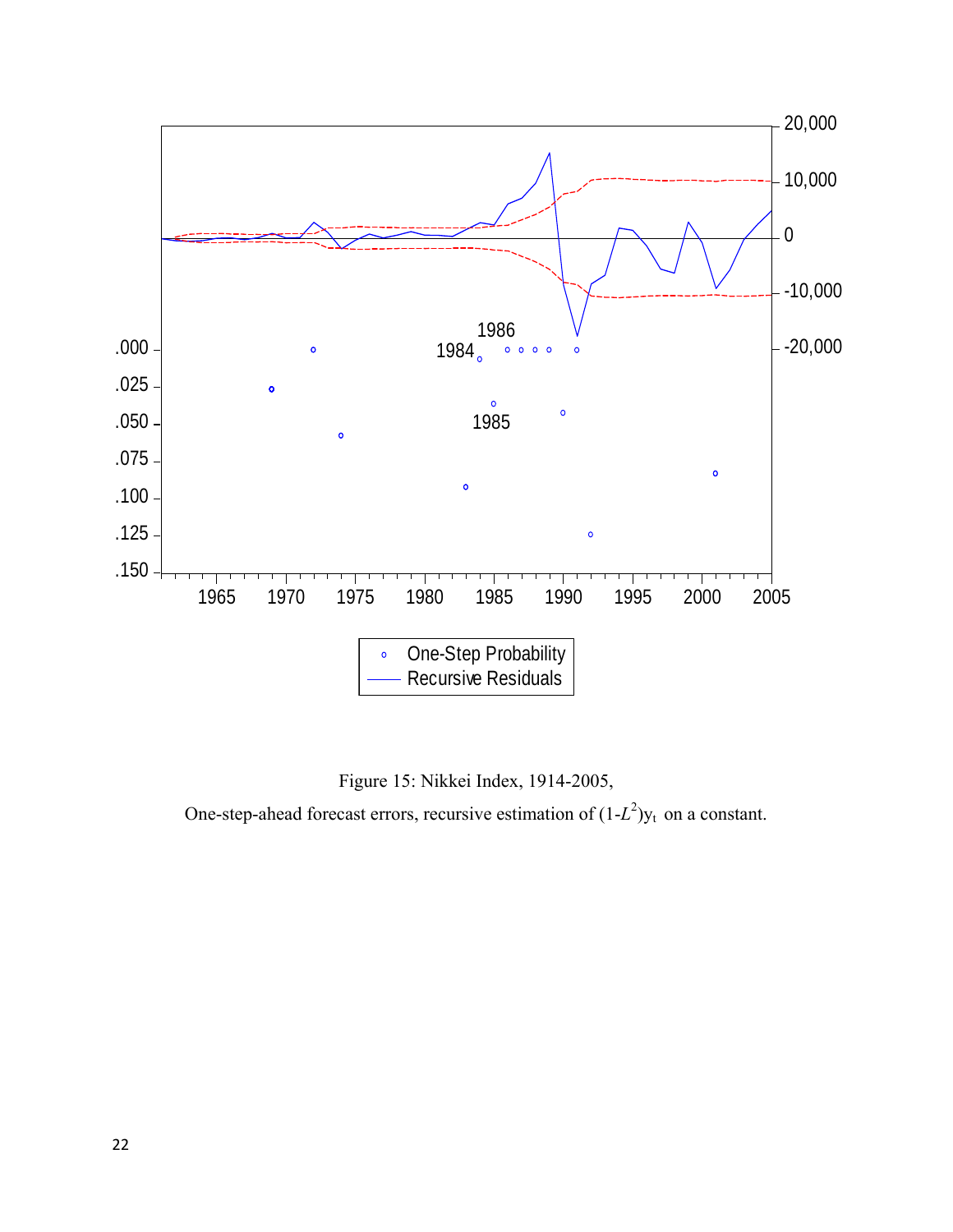Table 1: Empirical size of the test, where  $\tau$  is set at 1970 (sample size is 70),  $\sigma$  is 500,  $\beta_l$  is 100 and  $\beta_2$  is set at 10000,  $\rho_2$  is set at 0.5, 10000 replications

| $\rho_I$ | Rejection in years                 | Significance level |                  |                  |
|----------|------------------------------------|--------------------|------------------|------------------|
|          |                                    | 0.001              | 0.01             | 0.05             |
| 0.5      | $\tau$ -1                          | 0.0003             | 0.0073           | 0.0371           |
|          | $\tau$ -2                          | 0.0006             | 0.0062           | 0.0357           |
|          | $\tau$ -3                          | 0.0007             | 0.0058           | 0.0344           |
|          | $\tau$ -1 and $\tau$ -2            | $\boldsymbol{0}$   | 0.0001           | 0.0022           |
|          | $\tau$ -1, $\tau$ -2 and $\tau$ -3 | $\boldsymbol{0}$   | $\boldsymbol{0}$ | $\boldsymbol{0}$ |
| 0.9      | $\tau$ -1                          | 0.0013             | 0.0131           | 0.0525           |
|          | $\tau$ -2                          | 0.0018             | 0.0111           | 0.0539           |
|          | $\tau$ -3                          | 0.0014             | 0.0129           | 0.0522           |
|          | $\tau$ -1 and $\tau$ -2            | $\boldsymbol{0}$   | 0.0011           | 0.0002           |
|          | $\tau$ -1, $\tau$ -2 and $\tau$ -3 | $\boldsymbol{0}$   | 0.0012           | $\boldsymbol{0}$ |
| 1.0      | $\tau$ -1                          | 0.0027             | 0.0124           | 0.0529           |
|          | $\tau$ -2                          | 0.0020             | 0.0124           | 0.0557           |
|          | $\tau$ -3                          | 0.0018             | 0.0138           | 0.0573           |
|          | $\tau$ -1 and $\tau$ -2            | $\boldsymbol{0}$   | 0.0007           | 0.0094           |
|          | $\tau$ -1, $\tau$ -2 and $\tau$ -3 | $\boldsymbol{0}$   | 0.0001           | 0.0012           |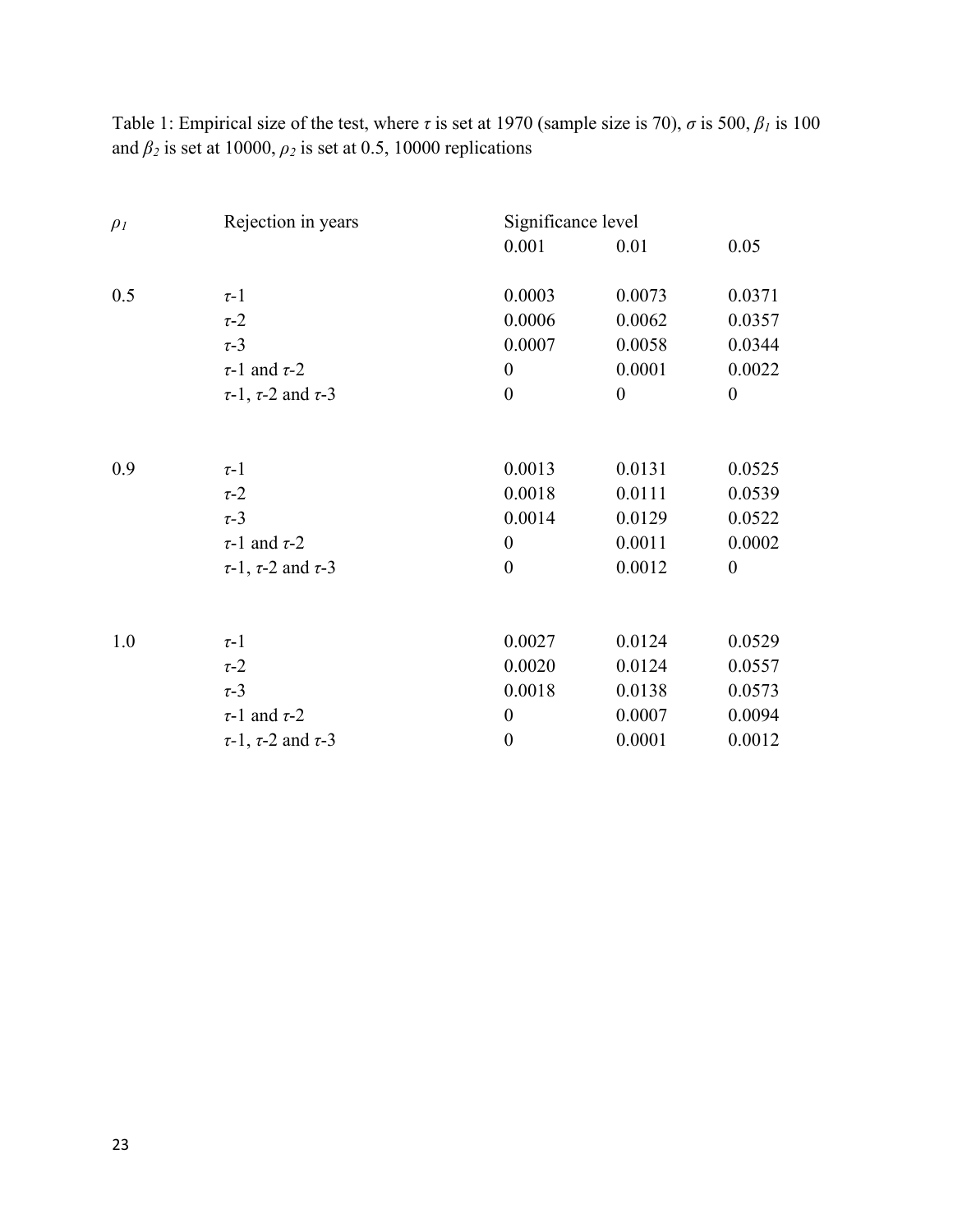Table 2: Empirical power of the test, where *τ* is set at 1970 (sample size is 70), *σ* is 500, *β1* is 100 and  $\beta_2$  is set at 10000,  $\rho_2$  is set at 0.5, 10000 replications

| $\rho_1$ | Rejection in years                 | Significance level |                  |                  |
|----------|------------------------------------|--------------------|------------------|------------------|
|          |                                    | 0.001              | 0.01             | 0.05             |
| 1.01     | $\tau$ -1                          | 0.0018             | 0.0163           | 0.0632           |
|          | $\tau$ -2                          | 0.0020             | 0.0142           | 0.0623           |
|          | $\tau$ -3                          | 0.0017             | 0.0150           | 0.0602           |
|          | $\tau$ -1 and $\tau$ -2            | $\boldsymbol{0}$   | 0.0014           | 0.0137           |
|          | $\tau$ -1, $\tau$ -2 and $\tau$ -3 | $\boldsymbol{0}$   | 0.0002           | 0.0010           |
|          |                                    |                    |                  |                  |
|          |                                    |                    |                  |                  |
| 1.02     | $\tau$ -1<br>$\tau$ -2             | 0.0056<br>0.0051   | 0.0315<br>0.0284 | 0.1103<br>0.1058 |
|          | $\tau$ -3                          |                    |                  | 0.1009           |
|          | $\tau$ -1 and $\tau$ -2            | 0.0044<br>0.0008   | 0.0303<br>0.0047 | 0.0328           |
|          | $\tau$ -1, $\tau$ -2 and $\tau$ -3 | $\boldsymbol{0}$   | 0.0051           | 0.0064           |
|          |                                    |                    |                  |                  |
| 1.03     | $\tau$ -1                          | 0.0161             | 0.1076           | 0.3330           |
|          | $\tau$ -2                          | 0.0143             | 0.0982           | 0.3197           |
|          | $\tau$ -3                          |                    |                  |                  |
|          |                                    | 0.0146             | 0.0917           | 0.3030           |
|          | $\tau$ -1 and $\tau$ -2            | 0.0024<br>0.0001   | 0.0313<br>0.0083 | 0.1794<br>0.0854 |
|          | $\tau$ -1, $\tau$ -2 and $\tau$ -3 |                    |                  |                  |
| 1.05     | $\tau$ -1                          | 0.0100             | 0.7430           | 0.9865           |
|          | $\tau$ -2                          | 0.0092             | 0.6977           | 0.9823           |
|          | $\tau$ -3                          | 0.0107             | 0.6557           | 0.9748           |
|          | $\tau$ -1 and $\tau$ -2            | 0.0018             | 0.5885           | 0.9759           |
|          | $\tau$ -1, $\tau$ -2 and $\tau$ -3 | 0.0003             | 0.4500           | 0.9603           |
|          |                                    |                    |                  |                  |
| 1.10     | $\tau$ -1                          | 0.9999             | $\mathbf{1}$     | $\mathbf{1}$     |
|          | $\tau$ -2                          | 0.9999             | 1                | 1                |
|          | $\tau$ -3                          | 0.9999             | 0.9999           | 1                |
|          | $\tau$ -1 and $\tau$ -2            | 0.9998             | $\mathbf{1}$     | 1                |
|          | $\tau$ -1, $\tau$ -2 and $\tau$ -3 | 0.9998             | 0.9999           | 1                |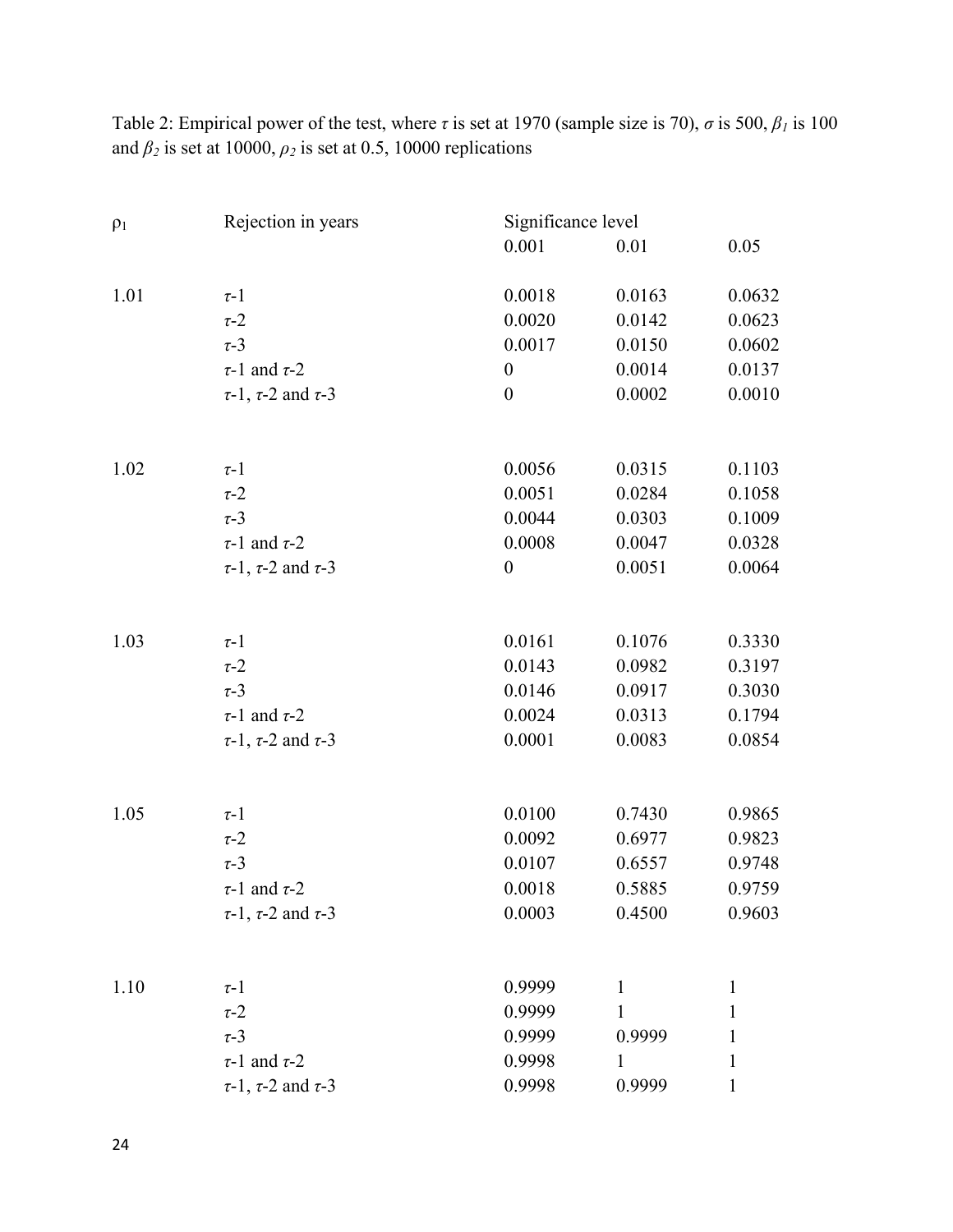Table 3: Empirical power of the test, where  $\tau$  is set at 1970 (sample size is 70),  $\sigma$  is 2000,  $\beta_1$  is 100 and *β*2 is set at 10000, *ρ*2 is set at 0.5, 10000 replications

| 0.001<br>0.05<br>0.01<br>0.0019<br>1.01<br>0.0145<br>0.0559<br>$\tau$ -1<br>0.0020<br>0.0146<br>0.0561<br>$\tau$ -2<br>0.0602<br>$\tau$ -3<br>0.0017<br>0.0143<br>0.0102<br>$\tau$ -1 and $\tau$ -2<br>0.0013<br>$\boldsymbol{0}$<br>0.0001<br>0.0013<br>$\tau$ -1, $\tau$ -2 and $\tau$ -3<br>$\boldsymbol{0}$<br>1.02<br>0.0027<br>0.0163<br>0.0671<br>$\tau$ -1<br>0.0630<br>$\tau$ -2<br>0.0029<br>0.0150<br>$\tau$ -3<br>0.0033<br>0.0154<br>0.0640<br>0.0003<br>$\tau$ -1 and $\tau$ -2<br>0.0023<br>0.0125<br>0.0001<br>0.0019<br>$\boldsymbol{0}$<br>$\tau$ -1, $\tau$ -2 and $\tau$ -3<br>1.03<br>0.0062<br>0.0308<br>0.1124<br>$\tau$ -1<br>0.0064<br>0.0298<br>0.1090<br>$\tau$ -2<br>$\tau$ -3<br>0.0061<br>0.0328<br>0.1090<br>0.0392<br>$\tau$ -1 and $\tau$ -2<br>0.0005<br>0.0073<br>0.0107<br>$\tau$ -1, $\tau$ -2 and $\tau$ -3<br>0.0001<br>0.0008<br>0.6101<br>1.05<br>0.0382<br>0.3178<br>$\tau$ -1<br>$\tau$ -2<br>0.0366<br>0.2965<br>0.5921<br>0.5685<br>$\tau$ -3<br>0.0330<br>0.2804<br>0.5052<br>0.0081<br>0.1883<br>$\tau$ -1 and $\tau$ -2<br>$\tau$ -1, $\tau$ -2 and $\tau$ -3<br>0.0007<br>0.1052<br>0.4223<br>1.10<br>0.9868<br>0.9925<br>0.9762<br>$\tau$ -1<br>0.9712<br>0.9853<br>0.9916<br>$\tau$ -2<br>$\tau$ -3<br>0.9676<br>0.9840<br>0.9898<br>$\tau$ -1 and $\tau$ -2<br>0.9670<br>0.9823<br>0.9900<br>$\tau$ -1, $\tau$ -2 and $\tau$ -3<br>0.9582<br>0.9788<br>0.9875 | $\rho_1$ | Rejection in years | Significance level |  |  |
|-------------------------------------------------------------------------------------------------------------------------------------------------------------------------------------------------------------------------------------------------------------------------------------------------------------------------------------------------------------------------------------------------------------------------------------------------------------------------------------------------------------------------------------------------------------------------------------------------------------------------------------------------------------------------------------------------------------------------------------------------------------------------------------------------------------------------------------------------------------------------------------------------------------------------------------------------------------------------------------------------------------------------------------------------------------------------------------------------------------------------------------------------------------------------------------------------------------------------------------------------------------------------------------------------------------------------------------------------------------------------------------------------------------------|----------|--------------------|--------------------|--|--|
|                                                                                                                                                                                                                                                                                                                                                                                                                                                                                                                                                                                                                                                                                                                                                                                                                                                                                                                                                                                                                                                                                                                                                                                                                                                                                                                                                                                                                   |          |                    |                    |  |  |
|                                                                                                                                                                                                                                                                                                                                                                                                                                                                                                                                                                                                                                                                                                                                                                                                                                                                                                                                                                                                                                                                                                                                                                                                                                                                                                                                                                                                                   |          |                    |                    |  |  |
|                                                                                                                                                                                                                                                                                                                                                                                                                                                                                                                                                                                                                                                                                                                                                                                                                                                                                                                                                                                                                                                                                                                                                                                                                                                                                                                                                                                                                   |          |                    |                    |  |  |
|                                                                                                                                                                                                                                                                                                                                                                                                                                                                                                                                                                                                                                                                                                                                                                                                                                                                                                                                                                                                                                                                                                                                                                                                                                                                                                                                                                                                                   |          |                    |                    |  |  |
|                                                                                                                                                                                                                                                                                                                                                                                                                                                                                                                                                                                                                                                                                                                                                                                                                                                                                                                                                                                                                                                                                                                                                                                                                                                                                                                                                                                                                   |          |                    |                    |  |  |
|                                                                                                                                                                                                                                                                                                                                                                                                                                                                                                                                                                                                                                                                                                                                                                                                                                                                                                                                                                                                                                                                                                                                                                                                                                                                                                                                                                                                                   |          |                    |                    |  |  |
|                                                                                                                                                                                                                                                                                                                                                                                                                                                                                                                                                                                                                                                                                                                                                                                                                                                                                                                                                                                                                                                                                                                                                                                                                                                                                                                                                                                                                   |          |                    |                    |  |  |
|                                                                                                                                                                                                                                                                                                                                                                                                                                                                                                                                                                                                                                                                                                                                                                                                                                                                                                                                                                                                                                                                                                                                                                                                                                                                                                                                                                                                                   |          |                    |                    |  |  |
|                                                                                                                                                                                                                                                                                                                                                                                                                                                                                                                                                                                                                                                                                                                                                                                                                                                                                                                                                                                                                                                                                                                                                                                                                                                                                                                                                                                                                   |          |                    |                    |  |  |
|                                                                                                                                                                                                                                                                                                                                                                                                                                                                                                                                                                                                                                                                                                                                                                                                                                                                                                                                                                                                                                                                                                                                                                                                                                                                                                                                                                                                                   |          |                    |                    |  |  |
|                                                                                                                                                                                                                                                                                                                                                                                                                                                                                                                                                                                                                                                                                                                                                                                                                                                                                                                                                                                                                                                                                                                                                                                                                                                                                                                                                                                                                   |          |                    |                    |  |  |
|                                                                                                                                                                                                                                                                                                                                                                                                                                                                                                                                                                                                                                                                                                                                                                                                                                                                                                                                                                                                                                                                                                                                                                                                                                                                                                                                                                                                                   |          |                    |                    |  |  |
|                                                                                                                                                                                                                                                                                                                                                                                                                                                                                                                                                                                                                                                                                                                                                                                                                                                                                                                                                                                                                                                                                                                                                                                                                                                                                                                                                                                                                   |          |                    |                    |  |  |
|                                                                                                                                                                                                                                                                                                                                                                                                                                                                                                                                                                                                                                                                                                                                                                                                                                                                                                                                                                                                                                                                                                                                                                                                                                                                                                                                                                                                                   |          |                    |                    |  |  |
|                                                                                                                                                                                                                                                                                                                                                                                                                                                                                                                                                                                                                                                                                                                                                                                                                                                                                                                                                                                                                                                                                                                                                                                                                                                                                                                                                                                                                   |          |                    |                    |  |  |
|                                                                                                                                                                                                                                                                                                                                                                                                                                                                                                                                                                                                                                                                                                                                                                                                                                                                                                                                                                                                                                                                                                                                                                                                                                                                                                                                                                                                                   |          |                    |                    |  |  |
|                                                                                                                                                                                                                                                                                                                                                                                                                                                                                                                                                                                                                                                                                                                                                                                                                                                                                                                                                                                                                                                                                                                                                                                                                                                                                                                                                                                                                   |          |                    |                    |  |  |
|                                                                                                                                                                                                                                                                                                                                                                                                                                                                                                                                                                                                                                                                                                                                                                                                                                                                                                                                                                                                                                                                                                                                                                                                                                                                                                                                                                                                                   |          |                    |                    |  |  |
|                                                                                                                                                                                                                                                                                                                                                                                                                                                                                                                                                                                                                                                                                                                                                                                                                                                                                                                                                                                                                                                                                                                                                                                                                                                                                                                                                                                                                   |          |                    |                    |  |  |
|                                                                                                                                                                                                                                                                                                                                                                                                                                                                                                                                                                                                                                                                                                                                                                                                                                                                                                                                                                                                                                                                                                                                                                                                                                                                                                                                                                                                                   |          |                    |                    |  |  |
|                                                                                                                                                                                                                                                                                                                                                                                                                                                                                                                                                                                                                                                                                                                                                                                                                                                                                                                                                                                                                                                                                                                                                                                                                                                                                                                                                                                                                   |          |                    |                    |  |  |
|                                                                                                                                                                                                                                                                                                                                                                                                                                                                                                                                                                                                                                                                                                                                                                                                                                                                                                                                                                                                                                                                                                                                                                                                                                                                                                                                                                                                                   |          |                    |                    |  |  |
|                                                                                                                                                                                                                                                                                                                                                                                                                                                                                                                                                                                                                                                                                                                                                                                                                                                                                                                                                                                                                                                                                                                                                                                                                                                                                                                                                                                                                   |          |                    |                    |  |  |
|                                                                                                                                                                                                                                                                                                                                                                                                                                                                                                                                                                                                                                                                                                                                                                                                                                                                                                                                                                                                                                                                                                                                                                                                                                                                                                                                                                                                                   |          |                    |                    |  |  |
|                                                                                                                                                                                                                                                                                                                                                                                                                                                                                                                                                                                                                                                                                                                                                                                                                                                                                                                                                                                                                                                                                                                                                                                                                                                                                                                                                                                                                   |          |                    |                    |  |  |
|                                                                                                                                                                                                                                                                                                                                                                                                                                                                                                                                                                                                                                                                                                                                                                                                                                                                                                                                                                                                                                                                                                                                                                                                                                                                                                                                                                                                                   |          |                    |                    |  |  |
|                                                                                                                                                                                                                                                                                                                                                                                                                                                                                                                                                                                                                                                                                                                                                                                                                                                                                                                                                                                                                                                                                                                                                                                                                                                                                                                                                                                                                   |          |                    |                    |  |  |
|                                                                                                                                                                                                                                                                                                                                                                                                                                                                                                                                                                                                                                                                                                                                                                                                                                                                                                                                                                                                                                                                                                                                                                                                                                                                                                                                                                                                                   |          |                    |                    |  |  |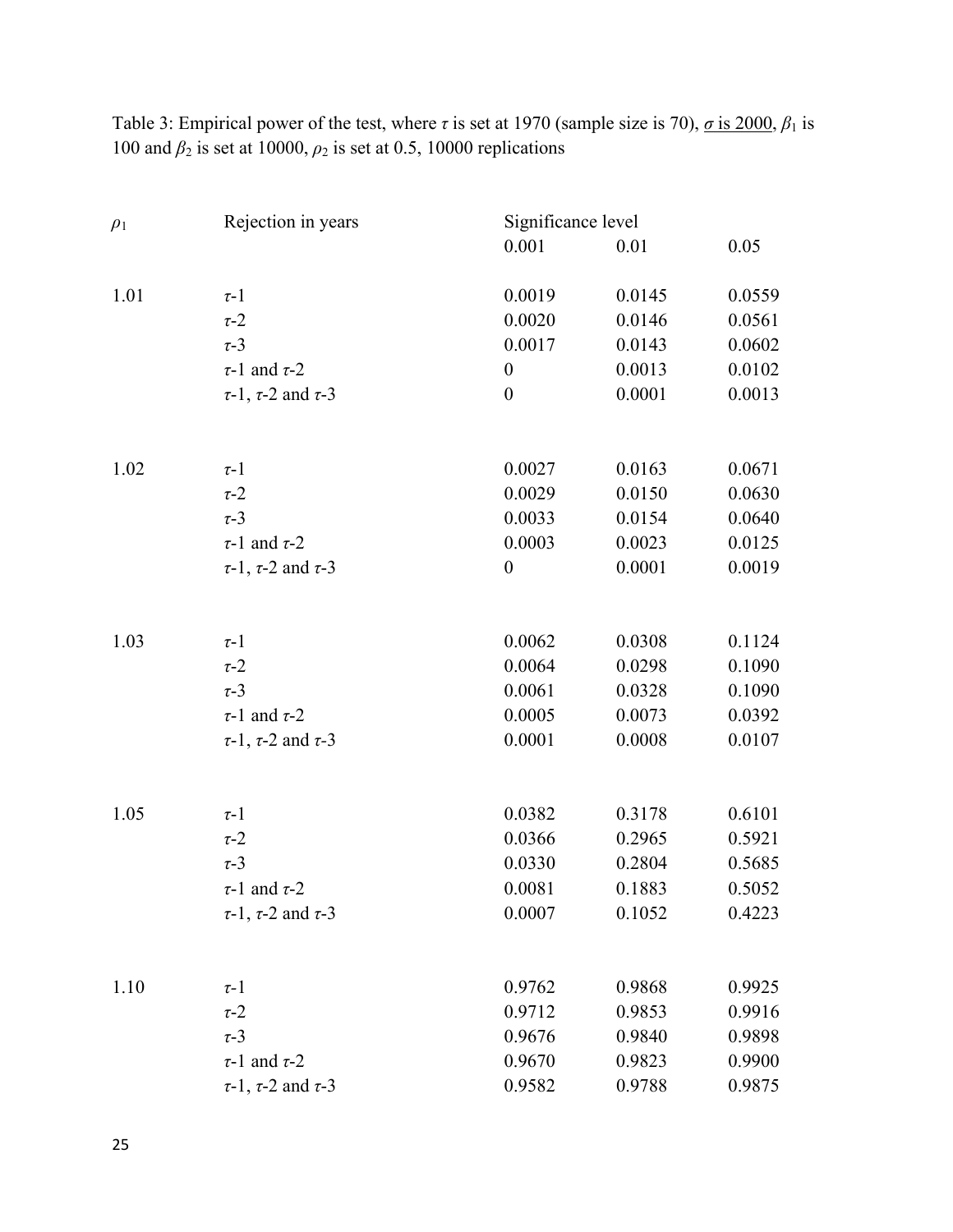Table 4: Empirical power of the test, where  $\tau$  is set at <u>1940 (sample size is 40)</u>,  $\sigma$  is 500,  $\beta_1$  is 100 and  $\beta_2$  is set at 10000,  $\rho_2$  is set at 0.5, 10000 replications

| $\rho_1$ | Rejection in years                 | Significance level |                                                                                                                                                                                                      |        |
|----------|------------------------------------|--------------------|------------------------------------------------------------------------------------------------------------------------------------------------------------------------------------------------------|--------|
|          |                                    | 0.001              | 0.01                                                                                                                                                                                                 | 0.05   |
| 1.01     | $\tau$ -1                          | 0.0027             | 0.0165                                                                                                                                                                                               | 0.0628 |
|          | $\tau$ -2                          | 0.0027             | 0.0189                                                                                                                                                                                               | 0.0676 |
|          | $\tau$ -3                          | 0.0030             | 0.0164                                                                                                                                                                                               | 0.0643 |
|          | $\tau$ -1 and $\tau$ -2            | 0.0002             | 0.0020                                                                                                                                                                                               | 0.0126 |
|          | $\tau$ -1, $\tau$ -2 and $\tau$ -3 | $\boldsymbol{0}$   | $\boldsymbol{0}$                                                                                                                                                                                     | 0.0011 |
| 1.02     | $\tau$ -1                          | 0.0028             | 0.0178<br>0.0039<br>0.0196<br>0.0028<br>0.0158<br>0.0001<br>0.0021<br>0.0002<br>$\boldsymbol{0}$<br>0.0050<br>0.0269<br>0.0052<br>0.0279<br>0.0056<br>0.0264<br>0.0006<br>0.0050<br>0.0001<br>0.0005 | 0.0663 |
|          | $\tau$ -2                          |                    |                                                                                                                                                                                                      | 0.0668 |
|          | $\tau$ -3                          |                    |                                                                                                                                                                                                      | 0.0671 |
|          | $\tau$ -1 and $\tau$ -2            |                    |                                                                                                                                                                                                      | 0.0139 |
|          | $\tau$ -1, $\tau$ -2 and $\tau$ -3 |                    |                                                                                                                                                                                                      | 0.0024 |
| 1.03     | $\tau$ -1                          |                    |                                                                                                                                                                                                      | 0.0982 |
|          | $\tau$ -2                          |                    |                                                                                                                                                                                                      | 0.0960 |
|          | $\tau$ -3                          |                    |                                                                                                                                                                                                      | 0.0928 |
|          | $\tau$ -1 and $\tau$ -2            |                    |                                                                                                                                                                                                      | 0.0249 |
|          | $\tau$ -1, $\tau$ -2 and $\tau$ -3 |                    |                                                                                                                                                                                                      | 0.0050 |
|          |                                    |                    |                                                                                                                                                                                                      |        |
| 1.05     | $\tau$ -1                          | 0.0169             | 0.1152                                                                                                                                                                                               | 0.3492 |
|          | $\tau$ -2                          | 0.0162             | 0.1064                                                                                                                                                                                               | 0.3429 |
|          | $\tau$ -3                          | 0.0193             | 0.1017                                                                                                                                                                                               | 0.2983 |
|          | $\tau$ -1 and $\tau$ -2            | 0.0026             | 0.0359                                                                                                                                                                                               | 0.1861 |
|          | $\tau$ -1, $\tau$ -2 and $\tau$ -3 | 0.0001             | 0.0074                                                                                                                                                                                               | 0.0822 |
|          |                                    | 0.0037             | 0.9820                                                                                                                                                                                               | 0.9991 |
| 1.10     | $\tau$ -1<br>$\tau$ -2             | 0.0023             | 0.9684                                                                                                                                                                                               | 0.9993 |
|          | $\tau$ -3                          | 0.0033             | 0.9417                                                                                                                                                                                               | 0.9989 |
|          |                                    |                    |                                                                                                                                                                                                      |        |
|          | $\tau$ -1 and $\tau$ -2            | 0.0005             | 0.9593<br>0.9154                                                                                                                                                                                     | 0.9988 |
|          | $\tau$ -1, $\tau$ -2 and $\tau$ -3 | 0.0001             |                                                                                                                                                                                                      | 0.9981 |